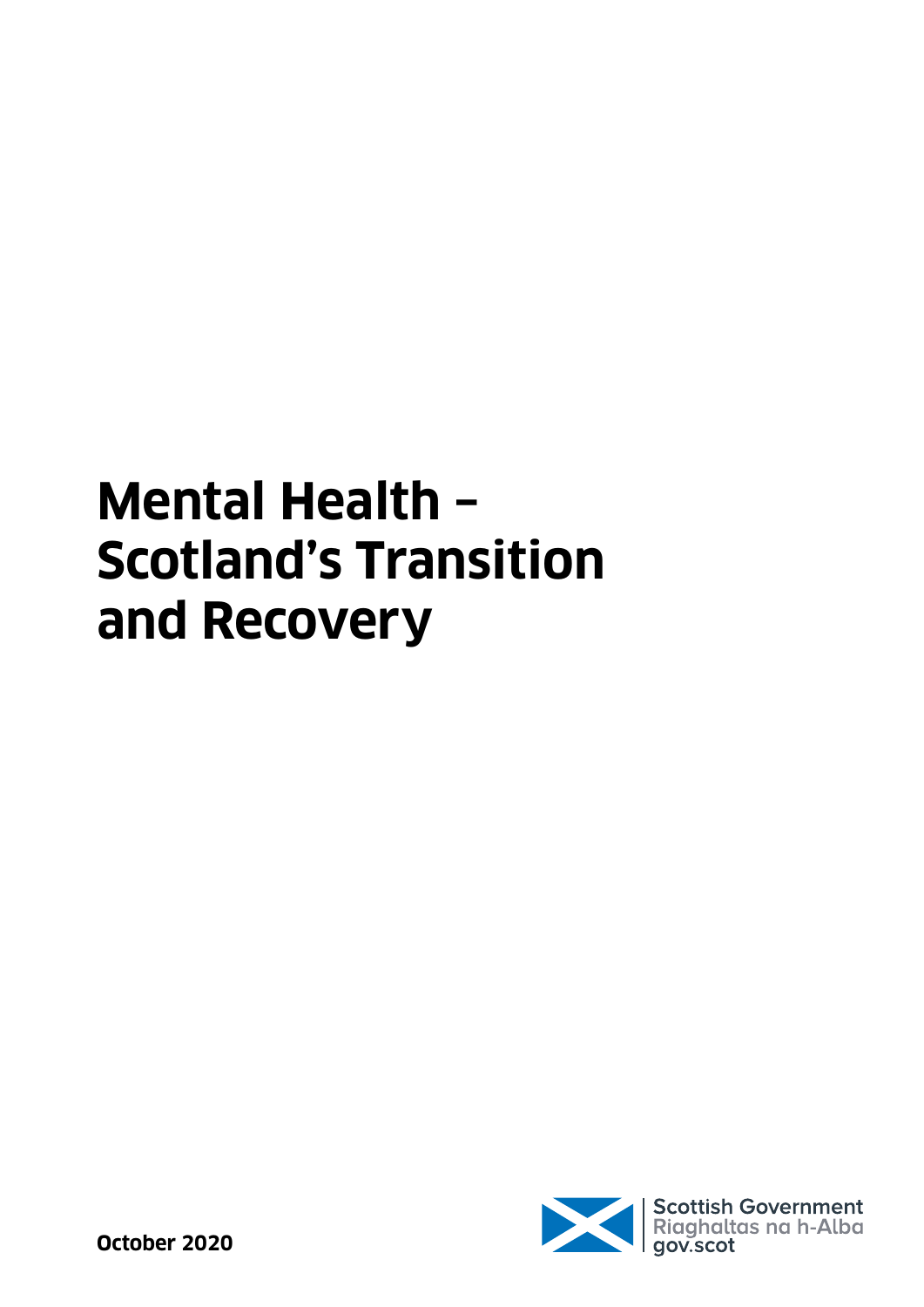# **Mental Health – Scotland's Transition and Recovery**

#### **Overview**

This plan outlines the Scottish Government's response to the mental health impacts of Covid-19. It addresses the challenges that the pandemic has had, and will continue to have, on the population's mental health.

It lays out key areas of mental health need that have arisen as a result of Covid-19 and lockdown, and the actions that the Scottish Government will take to respond to that need. Some of the work outlined here had been started before the pandemic, but we have included it because it continues to be relevant to our ongoing response.

As we learn to live with the pandemic, we will continue to support good mental health and wellbeing, to help people manage their own mental health, and to build their emotional resilience. We want to ensure that people get the right support, at the right time, and in the right setting – this includes when mental illness does occur. We will support mental health recovery in a way that is personal to each individual's journey, and which focuses on their rights.

The Covid-19 pandemic has affected every single person in Scotland. Many of us have been anxious or worried about our health, our family and friends, and changes to our way of life. Some individuals, families and communities will have found the past few months really tough. Inequalities play a significant role in this, and we know that the mental health impact of Covid-19 will not have been felt equally across Scotland.

As we move forward through the phases of this pandemic, we want to see a continued focus on good mental wellbeing, and on ensuring that the right help and support is available whenever it is needed. We also know that different types of mental health need will continue to emerge as time passes. We will need to continually adapt our approach to reflect this.

We have been through a full national lockdown, and it is likely that we will continue to see targeted measures in place for some time to come. That means we now face the reality of a situation which is likely to have long-lasting economic, social, and health impacts. The pandemic has tested everyone's emotional resilience, and will continue to do so – the process of recovery will not be a linear one. Looking forward, we also know that some of the mental health impacts of Covid-19 and of lockdown are only beginning to fully materialise.

The past few months have tested the NHS, and Scotland's Social Care system, including those who provide unpaid care, like never before. The people who comprise the Health and Social Care workforce have gone above and beyond to deliver much needed care to individuals under incredibly difficult circumstances. Unpaid carers have also taken on increased caring during this time and are facing additional pressures as a result of the pandemic. While the challenges are evolving, we continue to rely on the workforce to support all aspects of health and social care, particularly mental health care.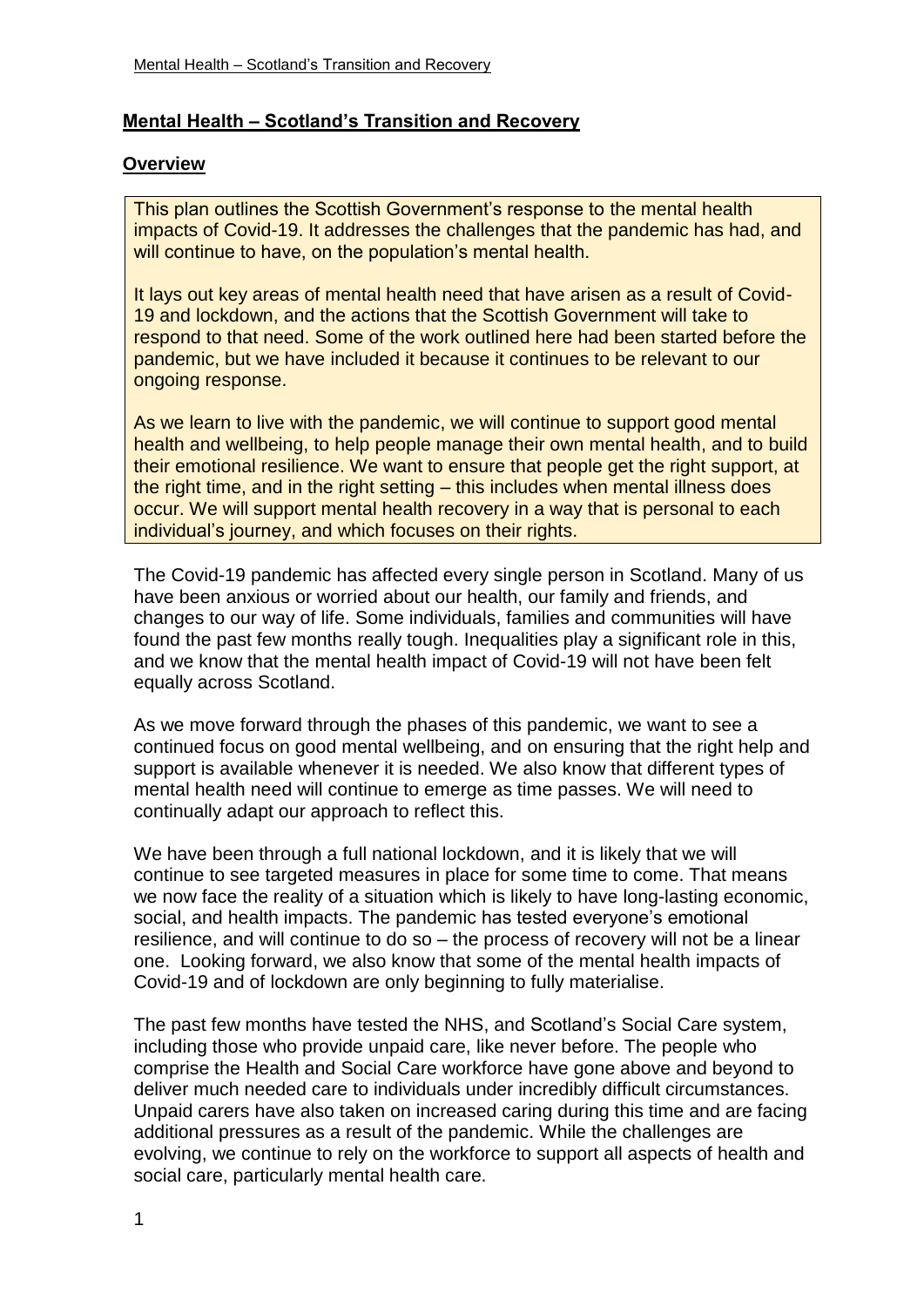The renewed focus on mental health presents us with an opportunity to refresh our commitment to overcome the stigma around mental health. There have been more visible conversations about mental health and wellbeing. Like never before, the people of Scotland have embraced the idea that it's OK not to be OK, it's OK to say that out loud, and it's OK to seek help. We must support each other to maintain that shared awareness. We must cherish and protect an environment which promotes the right to good mental health, and we will embed human rights, equality, dignity, and the voice of lived experience at the heart of our approach.

This document outlines the Scottish Government's response to the impacts that the pandemic has had, and will continue to have, on the population's mental health.

For some of these emerging issues, we don't yet have all the answers. We will continue working with stakeholders and, crucially, people with lived experience, to further understand these issues, and to develop implementation plans where these are needed. These will include milestone dates, details of who will need to be involved to deliver each piece of work, and how we will measure success. There will also need to be prioritisation of the work that responds to the most urgent need.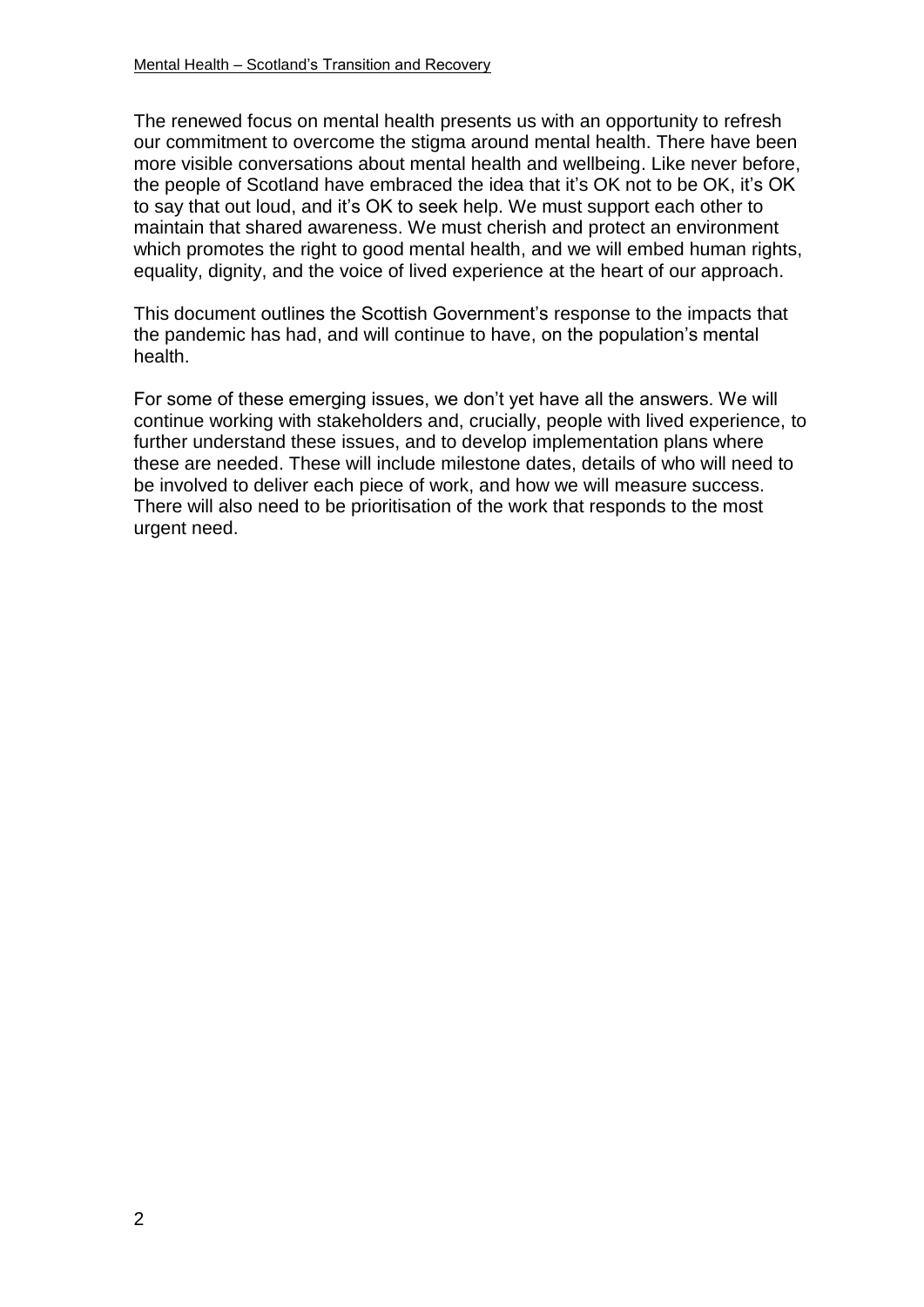# **Evidence**

Throughout the pandemic, we have engaged with a wide range of mental health stakeholders and experts, as well as with those leading and working in NHS Mental Health services. This engagement has helped shape our response, both in terms of identifying what needs to be done, and how it should be implemented.

We have sought stakeholders' views on where we should focus our attention. This has helped set the direction and priorities of this plan as we continue to respond to Covid-19. We will maintain ongoing collaboration with stakeholders and partners as we move forward.

What we have heard from stakeholders closely aligns with the emerging body of evidence on the mental health impacts of Covid-19<sup>1,2,3</sup>. The Scottish Mental Health Research Advisory Group has a critical role in translating research findings into advice for the Scottish Government.

The initial findings of the Research Advisory Group can be summarised into the following key themes.

| <b>Key Theme</b>                                                                                                                                                                                                                                                         | <b>Sections of this Plan which</b><br>respond to this theme                 |
|--------------------------------------------------------------------------------------------------------------------------------------------------------------------------------------------------------------------------------------------------------------------------|-----------------------------------------------------------------------------|
| Emerging evidence suggests a deterioration in<br>population mental health and wellbeing pre and<br>post Covid-19 <sup>4</sup> . There are indications of                                                                                                                 | <b>Section 11 - Distress</b><br><b>Interventions</b>                        |
| adaptation over the lockdown period (for example<br>reductions in anxiety levels), but also of longer<br>lasting challenges for mental health and                                                                                                                        | <b>Section 12 – Suicide Prevention</b><br><b>Section 16 - Mental Health</b> |
| wellbeing.                                                                                                                                                                                                                                                               | <b>Services</b>                                                             |
| One of the early impacts of Covid-19 was a<br>higher level of distress. Over time, there is<br>expected to be a worsening incidence of mental<br>health disorders. Rates of traumatic reactions,<br>substance misuse, self-harm and suicide are<br>expected to increase. |                                                                             |

<http://www.healthscotland.scot/publications/rapid-review-of-the-impact-of-covid-19-on-mental-health> <sup>2</sup> Public Health England (2020) COVID-19: mental health and wellbeing surveillance report: <https://www.gov.uk/government/publications/covid-19-mental-health-and-wellbeing-surveillance-report> <sup>3</sup> The Scottish Mental Health Research Advisory Group has published three Mental Health and

<sup>1</sup> <sup>1</sup> Public Health Scotland (2020) Rapid review of the impact of COVID-19 on mental health:

COVID-19 evidence briefings to accompany their minutes: [https://www.gov.scot/groups/coronavirus](https://www.gov.scot/groups/coronavirus-covid-19-mental-health-research-advisory-group/)[covid-19-mental-health-research-advisory-group/](https://www.gov.scot/groups/coronavirus-covid-19-mental-health-research-advisory-group/)

<sup>4</sup> Institute for Fiscal Studies (2020) The mental health effects of the first two months of lockdown and social distancing during the Covid-19 pandemic in the UK: [https://www.ifs.org.uk/uploads/The-mental-health-effects-of-the-first-two-months-of-lockdown-and](https://www.ifs.org.uk/uploads/The-mental-health-effects-of-the-first-two-months-of-lockdown-and-social-distancing-during-the-Covid-19-pandemic-in-the-UK.pdf)[social-distancing-during-the-Covid-19-pandemic-in-the-UK.pdf](https://www.ifs.org.uk/uploads/The-mental-health-effects-of-the-first-two-months-of-lockdown-and-social-distancing-during-the-Covid-19-pandemic-in-the-UK.pdf)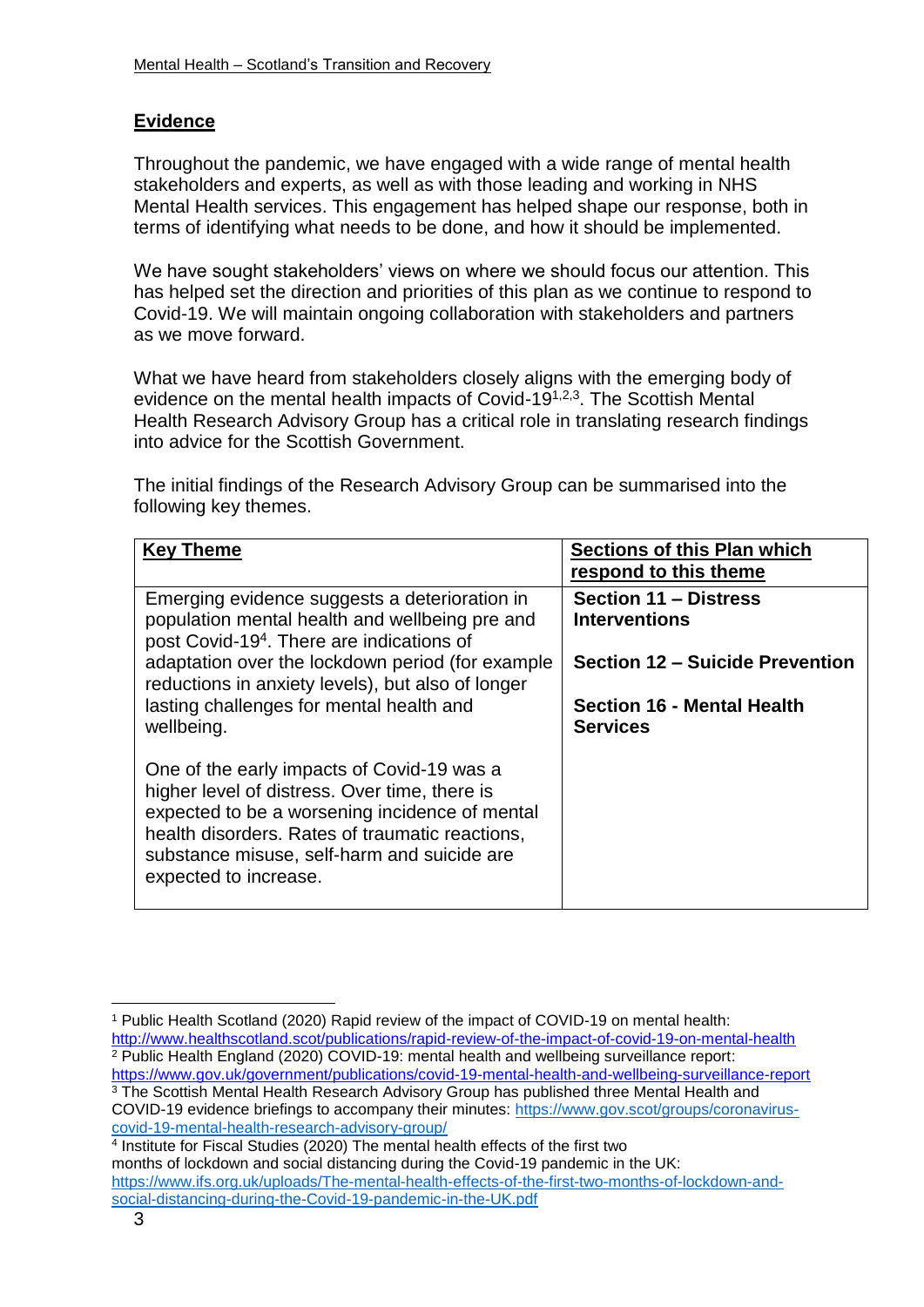| Studies have shown that there are groups in the<br>population who are at higher risk of experiencing                                                                                                                                                                                                                                                                                  | <b>Section 2 - Employment</b>                                                                      |
|---------------------------------------------------------------------------------------------------------------------------------------------------------------------------------------------------------------------------------------------------------------------------------------------------------------------------------------------------------------------------------------|----------------------------------------------------------------------------------------------------|
| negative mental health impacts due to Covid-19.<br>These include younger adults; women; those<br>living on low incomes and individuals with pre-                                                                                                                                                                                                                                      | Section 3 - Ensuring Equity and<br><b>Equality</b>                                                 |
| existing mental health conditions <sup>5</sup> .                                                                                                                                                                                                                                                                                                                                      | Section 4 - Socio-Economic<br><b>Inequalities</b>                                                  |
| There are other groups whose mental health<br>seems to have been particularly affected by the<br>impacts of Covid-19, for example people in<br>shielding and those whose employment has been                                                                                                                                                                                          | Section 7 - Women and Girls'<br><b>Mental Health</b>                                               |
| adversely affected.<br>We need to monitor and understand emerging<br>evidence on the mental health impacts of Covid-                                                                                                                                                                                                                                                                  | Section 8 - People With Long-<br><b>Term Physical Health</b><br><b>Conditions and Disabilities</b> |
| 19 on other groups where there are known health<br>inequalities, including people from minority ethnic                                                                                                                                                                                                                                                                                | <b>Section 9 - Older People</b>                                                                    |
| backgrounds.                                                                                                                                                                                                                                                                                                                                                                          | <b>Section 16 - Mental Health</b><br><b>Services</b>                                               |
| A combination of social factors (such as<br>loneliness and social networks/friendships) play a                                                                                                                                                                                                                                                                                        | <b>Section 2 - Employment</b>                                                                      |
| key role in the impacts on mental health and well-<br>being, in addition to economic pressures (such<br>as finances or employment).                                                                                                                                                                                                                                                   | Section 4 - Socio-Economic<br><b>Inequalities</b>                                                  |
|                                                                                                                                                                                                                                                                                                                                                                                       | <b>Section 5 - Relationships</b>                                                                   |
| There is a relationship between increased mental<br>distress and a range of factors related to<br>spending more time at home, including<br>loneliness, childcare, home schooling, working                                                                                                                                                                                             | Section 6 - Children, Young<br><b>People and Families</b>                                          |
| from home and receiving care from outside the<br>home <sup>5</sup> .                                                                                                                                                                                                                                                                                                                  |                                                                                                    |
| There is growing evidence that interventions, such<br>as social distancing, stay at home guidance and                                                                                                                                                                                                                                                                                 | <b>Section 5 - Relationships</b>                                                                   |
| school closures, have likely had an adverse effect<br>on the mental health and wellbeing of children and<br>young people <sup>6</sup> . Loneliness has been a particular                                                                                                                                                                                                              | Section 6 - Children, Young<br><b>People and Families</b>                                          |
| challenge. Some have reported benefits for their<br>mental health.                                                                                                                                                                                                                                                                                                                    | Section 7 – Women and Girls'<br><b>Mental Health</b>                                               |
| Vulnerable children and young people, and those<br>with challenging home environments, are more<br>likely than others to have had experiences during<br>the pandemic that are associated with a risk to<br>mental health and wellbeing, such as disruptions to<br>support. There also appears to have been a<br>general worsening of mental wellbeing in older girls<br>particularly. | <b>Section 16 - Mental Health</b><br><b>Services</b>                                               |

<sup>&</sup>lt;u>.</u> <sup>5</sup> [https://www.gov.uk/government/publications/covid-19-mental-health-and-wellbeing-surveillance](https://www.gov.uk/government/publications/covid-19-mental-health-and-wellbeing-surveillance-report/2-important-findings-so-far#which-population-groups-appear-to-be-disproportionally-affected)[report/2-important-findings-so-far#which-population-groups-appear-to-be-disproportionally-affected](https://www.gov.uk/government/publications/covid-19-mental-health-and-wellbeing-surveillance-report/2-important-findings-so-far#which-population-groups-appear-to-be-disproportionally-affected) <sup>6</sup> [https://www.gov.uk/government/publications/covid-19-mental-health-and-wellbeing-surveillance](https://www.gov.uk/government/publications/covid-19-mental-health-and-wellbeing-surveillance-report/7-children-and-young-people)[report/7-children-and-young-people](https://www.gov.uk/government/publications/covid-19-mental-health-and-wellbeing-surveillance-report/7-children-and-young-people)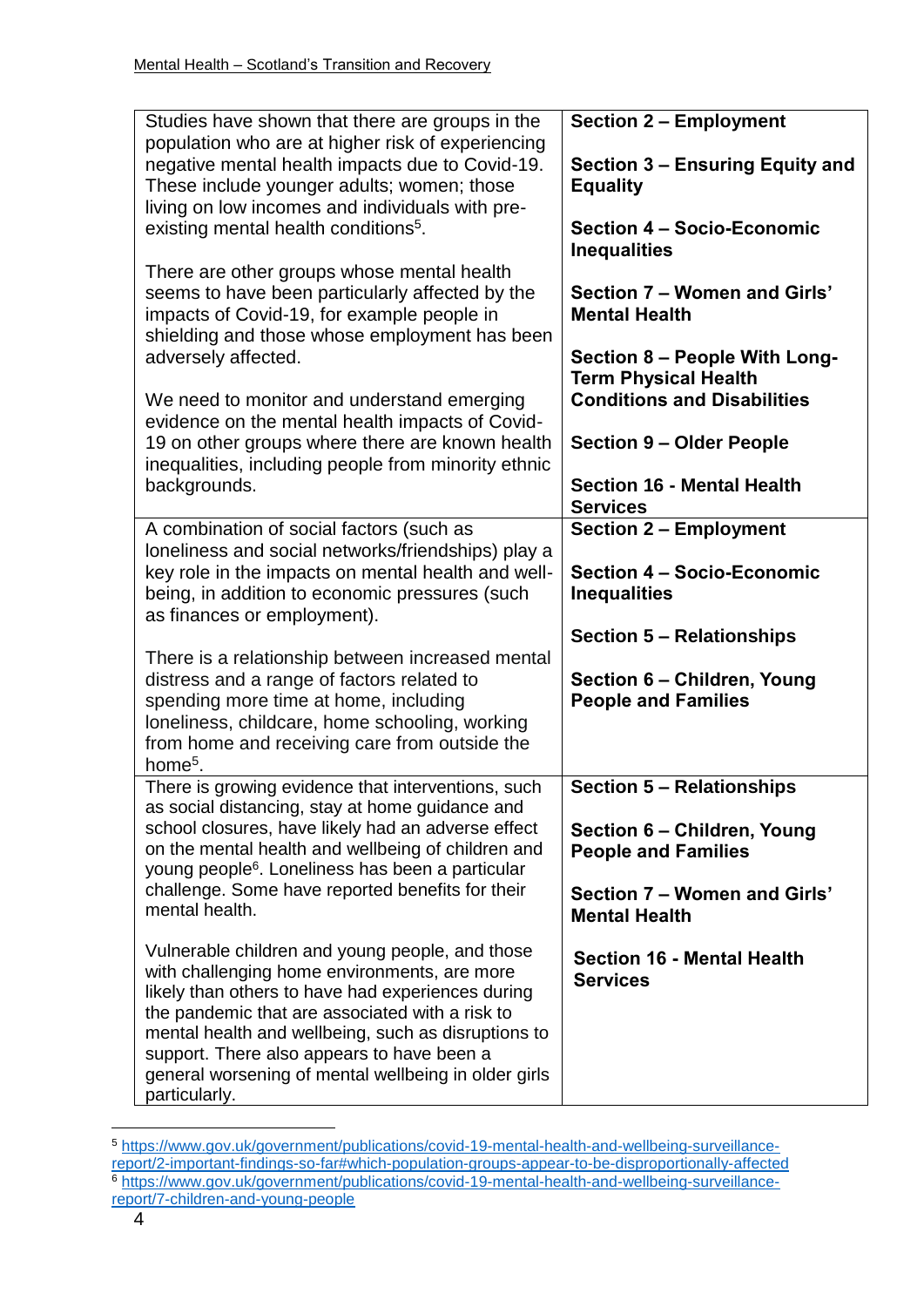| The economic and employment impacts of<br>Covid-19 are likely to have a significant effect on<br>the public's mental health in the coming years,<br>and these impacts are likely to be unevenly<br>distributed. An Institute for Fiscal Studies briefing<br>indicates that if the economic downturn is similar<br>to that experienced after the 2008 financial crisis,<br>the number of people of working age suffering<br>poor mental health in the UK would rise by half a<br>$m$ illion <sup>7</sup> .                                                                                                                                                                                                                                               | <b>Section 2 - Employment</b><br>Section 4 - Socio-Economic<br><b>Inequalities</b>                                                                                                                                                                                                      |
|---------------------------------------------------------------------------------------------------------------------------------------------------------------------------------------------------------------------------------------------------------------------------------------------------------------------------------------------------------------------------------------------------------------------------------------------------------------------------------------------------------------------------------------------------------------------------------------------------------------------------------------------------------------------------------------------------------------------------------------------------------|-----------------------------------------------------------------------------------------------------------------------------------------------------------------------------------------------------------------------------------------------------------------------------------------|
| Traumatic experiences of Covid-19 in hospitals<br>and care homes could lead to mental health<br>problems (including PTSD) for patients, residents<br>and family members <sup>8</sup> . Staff working in these<br>settings may also experience negative mental<br>health impacts <sup>9</sup> .<br>We also need to monitor and understand<br>emerging evidence on the longer term impacts of<br>having Covid-19 or caring for those who have it.<br>The circumstances associated with the pandemic<br>may increase the numbers of those who<br>experience prolonged and severe grief<br>symptoms, which may require intervention.<br>Normally around 7% of people experience a<br>complex reaction but we may expect this to be<br>higher <sup>8</sup> . | <b>Section 9 - Older People</b><br>Section 10 - People Who Have<br><b>Suffered Bereavement and Loss</b><br>Section 13 - Clinical<br><b>Rehabilitation and Recovery</b><br>from Covid-19 Infection<br>Section 14 - A Long-Term,<br><b>Trauma-Informed Approach to</b><br><b>Recovery</b> |
| There are indications of a potential widening in<br>mental health inequalities as the impacts of<br>Covid-19 interact with pre-existing risk and<br>protective factors for mental health.<br>If we are to successfully tackle factors that<br>contribute to persistent health inequalities, there<br>will need to be commitment to cross-Government<br>work, as well as work across the public and third<br>sectors. This will help empower communities to<br>provide the right help and support.                                                                                                                                                                                                                                                       | Section 3 - Ensuring Equity and<br><b>Equality</b><br><b>Section 4 - Socio-Economic</b><br><b>Inequalities</b><br><b>Section 16 - Mental Health</b><br><b>Services</b>                                                                                                                  |

<sup>7</sup> Institute for Fiscal Studies (2020) Recessions and health: the long-term health consequences of responses to the coronavirus [https://www.ifs.org.uk/uploads/BN281-Recessions-and-health-The](https://www.ifs.org.uk/uploads/BN281-Recessions-and-health-The-long-term-health-consequences-of-responses-to-COVID-19-FINAL.pdf)[long-term-health-consequences-of-responses-to-COVID-19-FINAL.pdf](https://www.ifs.org.uk/uploads/BN281-Recessions-and-health-The-long-term-health-consequences-of-responses-to-COVID-19-FINAL.pdf)

1

<sup>8</sup> Centre for Mental Health (2020) Covid-19 and the nation's mental health: Forecasting needs and risks in the UK, May 2020 [https://www.centreformentalhealth.org.uk/sites/default/files/2020-](https://www.centreformentalhealth.org.uk/sites/default/files/2020-05/CentreforMentalHealth_COVID_MH_Forecasting_May20.pdf) [05/CentreforMentalHealth\\_COVID\\_MH\\_Forecasting\\_May20.pdf](https://www.centreformentalhealth.org.uk/sites/default/files/2020-05/CentreforMentalHealth_COVID_MH_Forecasting_May20.pdf)

<sup>&</sup>lt;sup>9</sup> Walton et al, (2020) Mental health care for medical staff and affiliated healthcare workers during the COVID-19 pandemic <https://journals.sagepub.com/doi/full/10.1177/2048872620922795>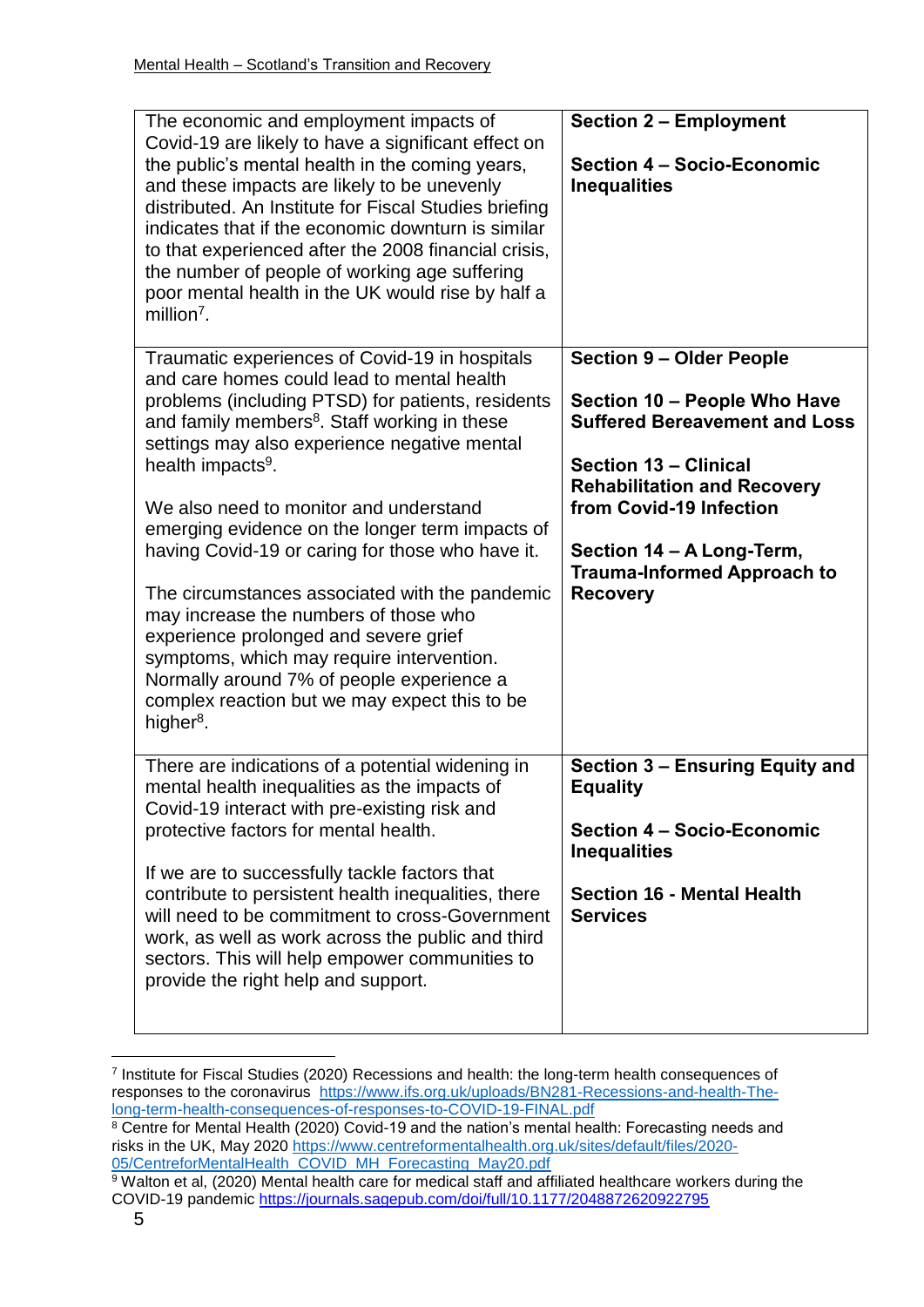| A joint focus will be needed on both population<br>wellbeing and on mental ill health. The evidence<br>base is still developing, but suggests there is a<br>need for whole population approaches, alongside<br>targeted support for at risk and vulnerable<br>groups. In particular, we need a continued focus<br>on tackling the factors which contribute to mental<br>illness and distress.                                                                                                                                                                                                                                                                    | <b>Section 1 - Whole Population</b><br><b>Mental Health</b><br><b>Section 2 - Employment</b><br>Section 3 – Ensuring Equity and<br><b>Equality</b><br>Section 4 - Socio-Economic<br><b>Inequalities</b><br>Section 8 - People With Long-<br><b>Term Physical Health</b><br><b>Conditions and Disabilities</b><br><b>Section 11 - Distress</b><br><b>Interventions</b> |
|------------------------------------------------------------------------------------------------------------------------------------------------------------------------------------------------------------------------------------------------------------------------------------------------------------------------------------------------------------------------------------------------------------------------------------------------------------------------------------------------------------------------------------------------------------------------------------------------------------------------------------------------------------------|-----------------------------------------------------------------------------------------------------------------------------------------------------------------------------------------------------------------------------------------------------------------------------------------------------------------------------------------------------------------------|
| Pre-Covid-19, rising public awareness and<br>demand for mental health treatment and support<br>was outstripping supply                                                                                                                                                                                                                                                                                                                                                                                                                                                                                                                                           | <b>Section 16 - Mental Health</b><br><b>Services</b>                                                                                                                                                                                                                                                                                                                  |
| There will be challenges in meeting new levels of<br>demand, and in gearing back up, changing and<br>reshaping services. However there will also be<br>opportunities for improved, and more person-<br>centred, approaches to personal wellbeing and<br>mental health service delivery. There have been<br>many successes in terms of how services have<br>been reshaped. Some of these changes will<br>remain in place, or will be further developed to<br>better meet need in a person-centred way.<br>We will support individual Boards and all Boards<br>collectively for the foreseeable future to ensure<br>patients across Scotland receive an acceptable |                                                                                                                                                                                                                                                                                                                                                                       |
| and improving level of service despite the<br>ongoing challenges to delivery of the pandemic.                                                                                                                                                                                                                                                                                                                                                                                                                                                                                                                                                                    |                                                                                                                                                                                                                                                                                                                                                                       |

We know that this will be a fluid situation as we move forward, and our understanding of people's mental health needs will continue to evolve in the months and years ahead. Our mental health response will therefore continue to be flexible and adaptable. It will continue to evolve over the short, medium and long term, and will continue to be informed by the work of the Mental Health Research Advisory Group.

The six dimensions outlined in the Scottish Government's Mental Health Quality Indicators will be the basis for defining and measuring successful change and renewal, as well as measuring changes to the mental health of the Scottish population. We will take an approach which is **person-centred, safe, effective, efficient, equitable and timely**.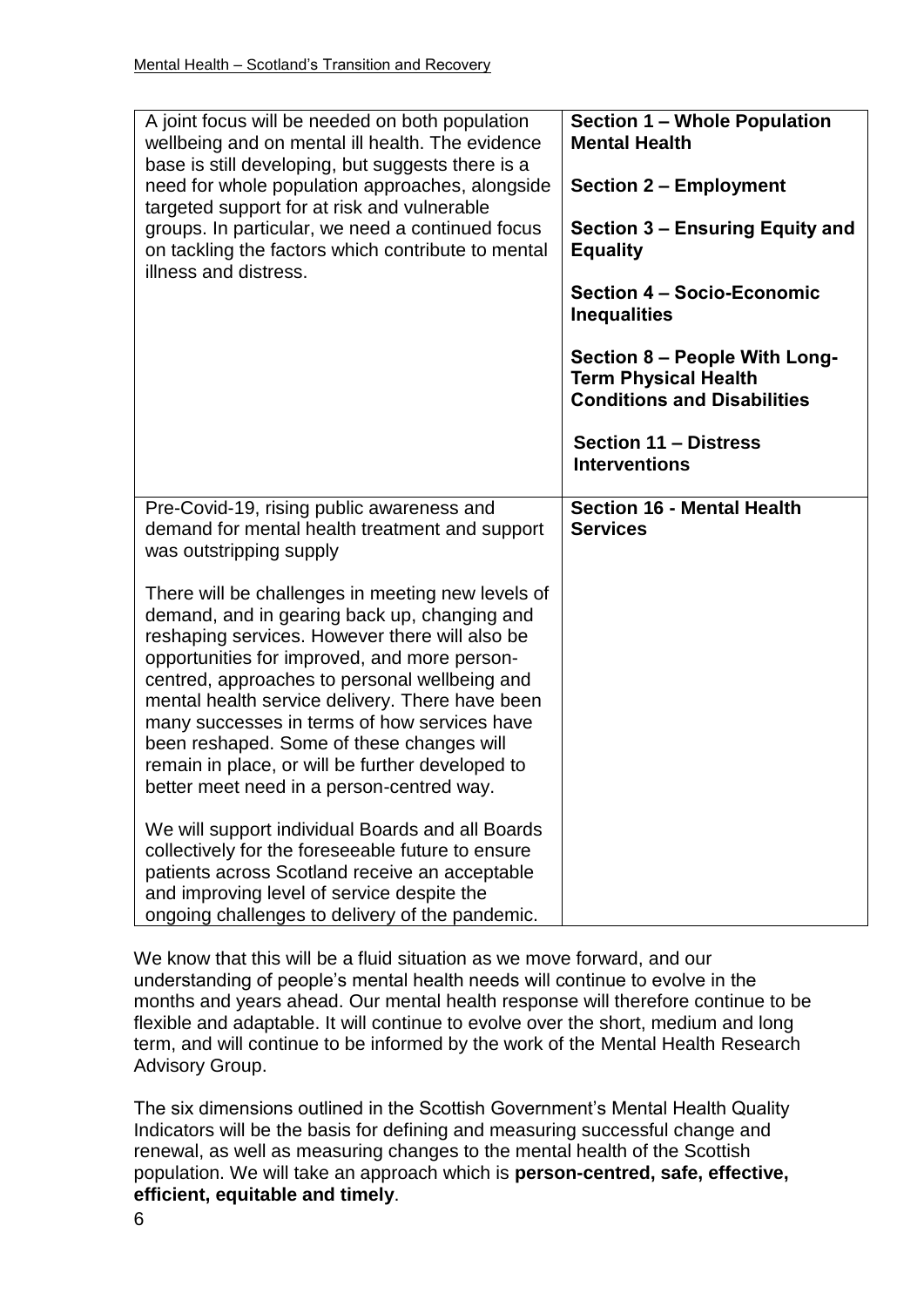#### **The Renewal of NHS Mental Health Services**

The restart, recovery and continued improvement of statutory mental health services will be an important part of this work.

Mental Health services are a priority within NHS remobilisation, and have been central throughout the Government's planning. We have heard the issues that NHS Boards have described to us through their remobilisation plans, and will take targeted action to address those issues. However we fully acknowledge that simply returning to where we started won't be enough. There were significant issues before the lockdown in terms of access to key services, and the impact of the pandemic is likely to see increasing and evolving demand for treatment.

This Plan outlines how we will support NHS Boards and Integrated Joint Boards to move beyond the position at the start of the pandemic. This must lead to the delivery of a set of mental health services which are stronger and better, and which meet the evolving needs and expectations of the people of Scotland. We will also take full account of the parallel evolution of non-health services, which also support many people who use mental health services.

Working with NHS Boards, mental health professionals and service users we will:

- Implement a programme of national support to Boards based on key themes emerging from the remobilisation plans;
- Focus on supporting all NHS Boards to respond effectively to the anticipated increase in demand in the months ahead;
- Set out care standards across mental health services which align with the needs and expectations of the people of Scotland;
- Continue work to improve the quality and safety of services:
- Modernise pathways into mental health services from primary and unscheduled care services; and
- Continue critical work to address unacceptably long waiting times.

Through this work, we will renew Scotland's approach to clinical mental health services. It will be clear to patients what they can expect when accessing specialist mental health services, and the system will ensure that care and treatment is delivered effectively, safely, and in a timely fashion.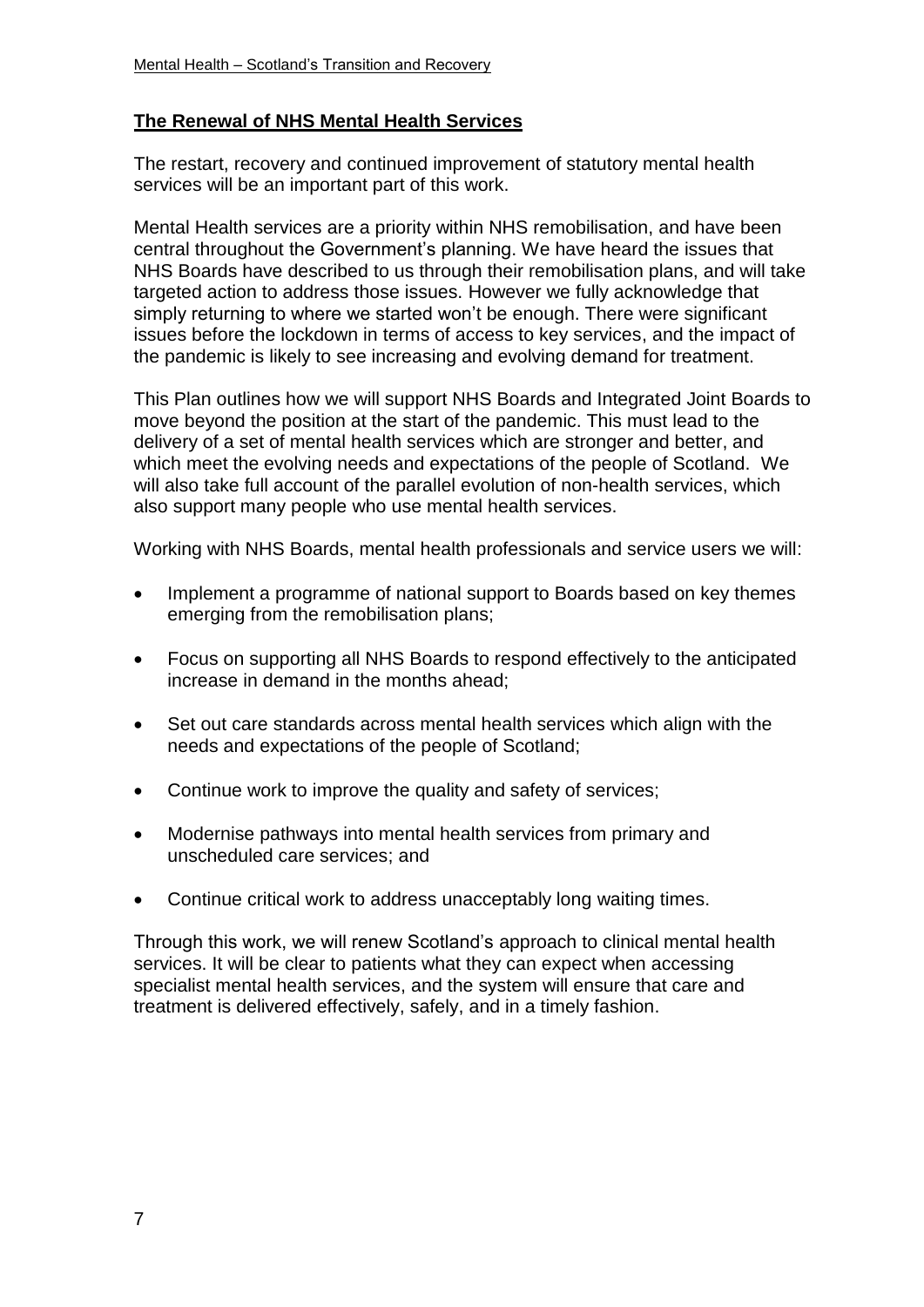#### **Building on Our Covid-19 Response**

As the previous sections have shown, Covid-19 has created many challenges. But we can also recognise, and build on, the innovations and new service designs that have emerged in response to the pandemic. By doing so, we can support services as they meet anticipated and existing demand.

This will require a continued focus on early intervention, prevention, easier access, improvement and quality, and will involve partners and services across the whole health and social care integration landscape. The involvement of service users, and of the mental health workforce will be critically important.

Some of the key achievements during the pandemic, and which we want to build on through the actions outlined in this plan, include:

- The **Clear Your Head** campaign, which has provided practical advice on how to stay active, keep connected with friends and family, and create healthy routines to help get through the crisis. Those who need extra support are directed to NHS Inform, and to helplines operated by NHS 24, Breathing Space, SAMH and Samaritans.
- The expansion of the **NHS 24 Mental Health Hub** so that it is available to the public 24 hours a day, 7 days a week.
- The establishment of **Mental Health Assessment Centres**. These Centres provide the assessment of unscheduled mental health needs for anyone presenting in mental health crisis or distress, in a separate location to emergency departments. The establishment of these Centres has allowed quicker access to specialist services for those that need them, and access to other interventions such as Distress Brief Intervention where appropriate. This has had a positive impact for people presenting with mental health needs, ensuring they receive the right support at the right time while also alleviating pressure on Emergency Departments.
- The expansion of **digital services**. As with all health services, mental health services had to adapt quickly to delivering support and care in different ways. Many NHS Health Boards have moved parts of their services online, and have provided less urgent care digitally using Near-Me. We will further build on this success with the roll-out of Computerised Cognitive Behavioural Therapy, which will support a minimum of a further 10,000 people.
- The roll out of the **Distress Brief Intervention** (DBI) programme on a national basis. DBI gives people over 16 who present in emotional distress the opportunity to be referred for further dedicated support.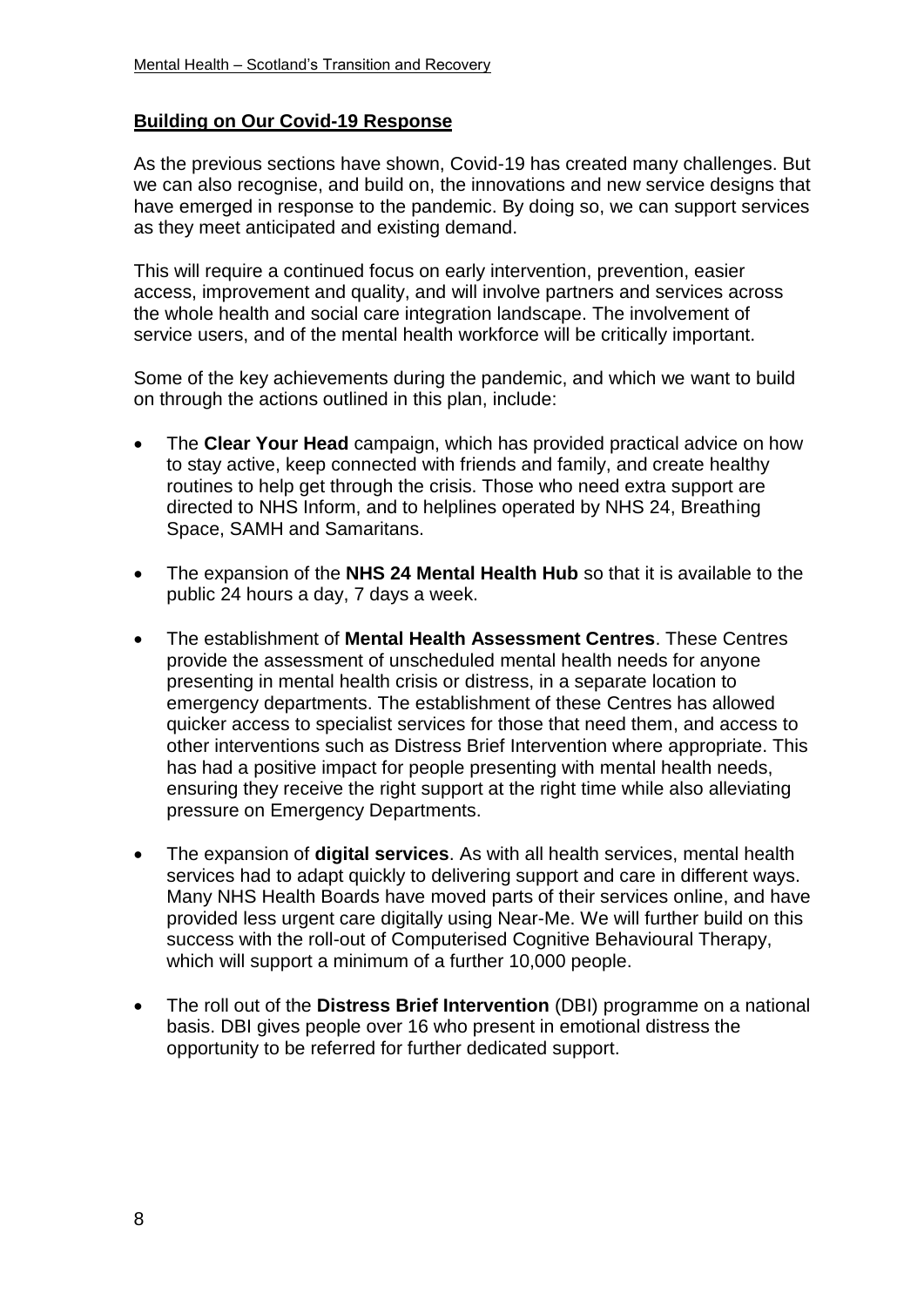# **The Range of Our Work**

In partnership with stakeholders, we have identified a number of key areas of focus. These are areas, or groups of people, where Covid-19 and lockdown are likely to have had particular impacts on mental health.

It is likely that there will be significant overlap between these sections. Each key area of focus will also require a response that covers multiple different types of need:

- **Promoting and supporting the conditions for good mental health and wellbeing at population level.**
- **Providing accessible signposting to help, advice and support.**
- **Providing a rapid and easily accessible response to those in distress.**
- **Ensuring safe, effective treatment and care of people living with mental illness.**

The commitments in this document span these different types of need, from the importance of reducing stigma, to the provision of specialist services where necessary.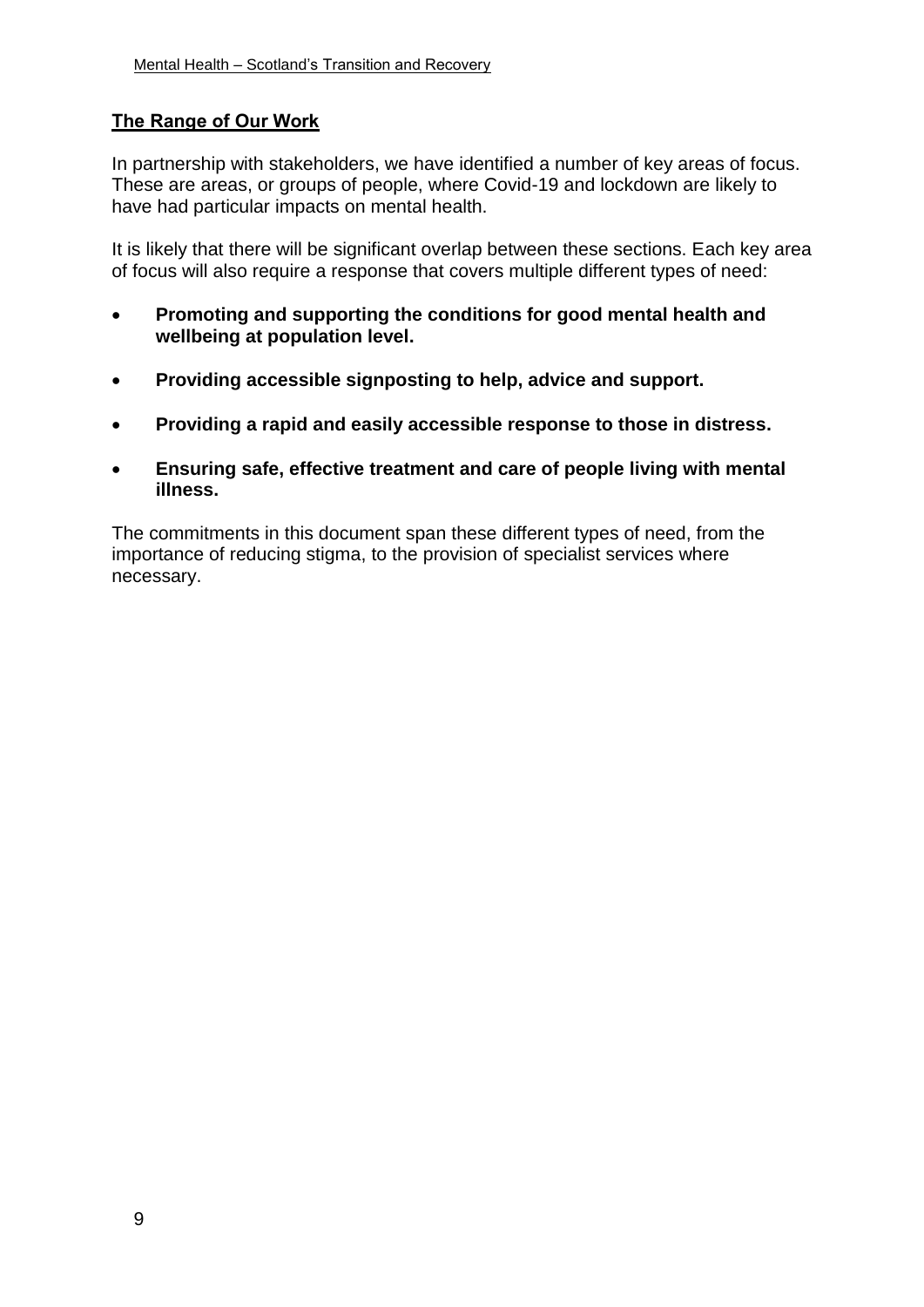#### **Our Key Commitments and Next Steps**

Each of the commitments outlined in this document is significant, and together, this adds up to a comprehensive vision for how we as a nation respond to the mental health need that has arisen because of Covid-19 and lockdown.

However, there are certain key deliverables which we will move forward at pace. These are highlighted here, along with the action that we will take on each over the coming months.

#### Whole Population Mental Health

 **We will build on the success of Clear Your Head, a national mental health campaign to help people cope during the Covid-19 pandemic. This campaign highlights the practical things people can do to help them feel better whilst continuing to stay at home, acknowledging these are worrying and uncertain times for many. The campaign will continue to evolve as we move through subsequent phases of our response to Covid-19.**

By **December 2020**, we will have updated and refreshed Clear Your Head to reflect the changing nature of the pandemic, and how ongoing restrictions are impacting on people's mental health.

#### **Employment**

 **For those facing redundancy, we will work with Public Health Scotland to improve our offer of mental health and wellbeing support through our Partnership Action for Continuing Employment (PACE) initiative.**

By **November 2020**, we will have commenced work with Public Health Scotland, Skills Development Scotland, and other key partners, to develop a range of approaches. By **March 2021** we will have improved our mental health and wellbeing offer for those facing redundancy.

#### Ensuring Equity and Equality

 **Building on the Equality Impact Assessments carried out on the Mental Health Strategy 2017-27, we will work with equalities and mental health organisations to look at the causes of mental health inequality at a structural and individual level. This will include specific consideration of the mental health impacts on LGBTI and minority ethnic groups. We will act on, and address, the issues identified.** 

By **February 2021**, we will have convened an expert equalities group who will have commenced work to ensure an overall focus on reducing mental health inequalities.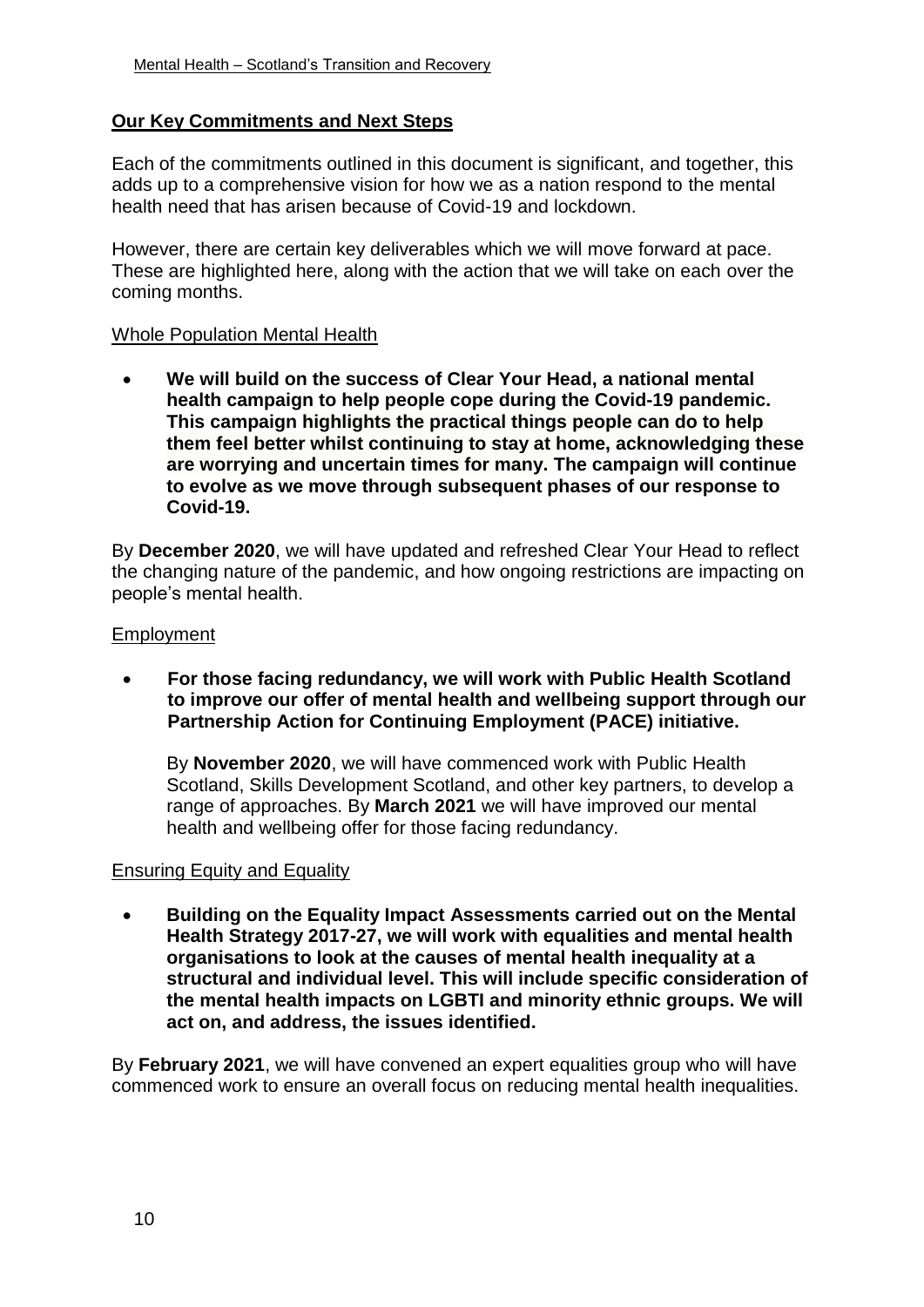#### Children, Young People and Families

 **We will continue to work with and support local authorities in establishing community mental health and wellbeing services and supports.**

Local partnerships are aiming to have the first services in place **from January 2021 onwards**, with support available across all 32 local authorities in **2021**.

 **In collaboration with Mental Health in Schools Working Group, we will develop and deliver a new mental health training and learning resource which will be available to all school staff by Summer 2021. This resource will include learning for school staff to respond to the impact of Covid-19 on children and young people's mental wellbeing.** 

Whilst we continue to work with education authorities to support the implementation of national guidance, an additional invitation to tender will be issued in **October 2020**. This will seek a suitable contractor to develop and produce an online mental health training and learning resource for all school staff. The resource will be available by **Summer 2021**.

People With Long-Term Physical Health Conditions and Disabilities

 **Working with Local Authorities, Integrated Joint Boards, NHS boards and stakeholders, we will develop a person-centred approach to supporting the mental health of those who have been in shielding (or who are at higher risk) for extended periods.**

By **December 2020**, we will have gathered together examples of best practice, including approaches which focus on self-management and peer support. This will support our approach to implementation. By **March 2021**, appropriate support will be being delivered to those whose mental wellbeing has been adversely affected by shielding, or by being at higher risk.

#### Older People

 **We will work to ensure there is equitable access to mental health support and services for older people, recognising that not all older people will have access to digital resources.** 

By **March 2021**, we will have engaged with NHS Boards and other service providers to map the range of provision available to older people, identify gaps, and agree a set of actions for improvement.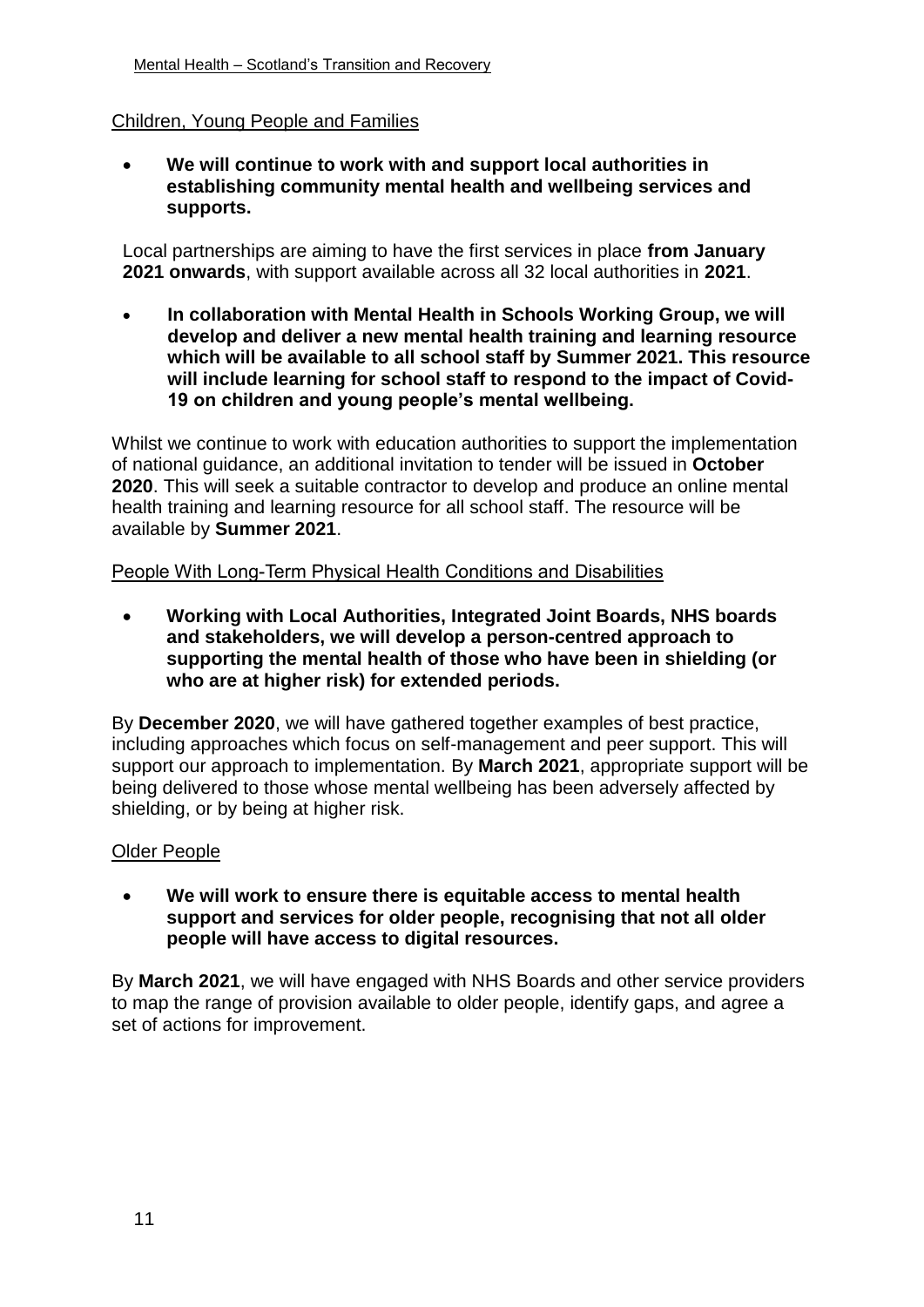#### Distress Interventions

 **We will embed, develop and evaluate the move to a national, physically distanced approach to the Distress Brief Intervention programme. We will work with partners to develop a blended model of face to face, telephonic and digital contact that efficiently provides a person centred response.**

Building on the considerable success of the Distress Brief Intervention (DBI) programme, by **November 2020**, we will have started work with the DBI Central team and the wider DBI community to develop an enhanced DBI model. This will take into account the findings of the final DBI Evaluation Report, which will be published in **Spring 2021**.

#### Digital Innovations

 **In partnership with NHS Boards, we will expand the current Computerised Cognitive Behavioural Therapy (cCBT) service provision. We will do this by increasing treatment choice through the introduction of a new cCBT platform.**

We will fulfil this action through a rapid implementation programme, which will be deployed at scale by **the end of October 2020**. There will be no limitation on treatment numbers through cCBT. Together with the development of internetenabled CBT (ieCBT), these services will support at a minimum a further 10,000 people – with the potential to support 30,000 people – to access therapy.

#### Mental Health Services

 **The Scottish Government will provide a tailored programme of enhanced improvement support for individual NHS Boards, based on our assessment of their mobilisation plans, current CAMHS and Psychological Therapies performance, and feedback from our engagement with mental health leads since the start of the pandemic. This will be accompanied by a programme of national support to Boards based on key themes emerging from the remobilisation plans. The key themes are likely to include workforce, digital services, and service reform.**

By **November 2020**, we will have commenced a tailored programme of enhanced improvement support, and will have engaged with all NHS Boards on the programme of national support. This work will build on progress in service delivery achieved during the initial recovery from lockdown. We will also focus on supporting all NHS Boards to respond effectively to the anticipated increase in demand in the months ahead.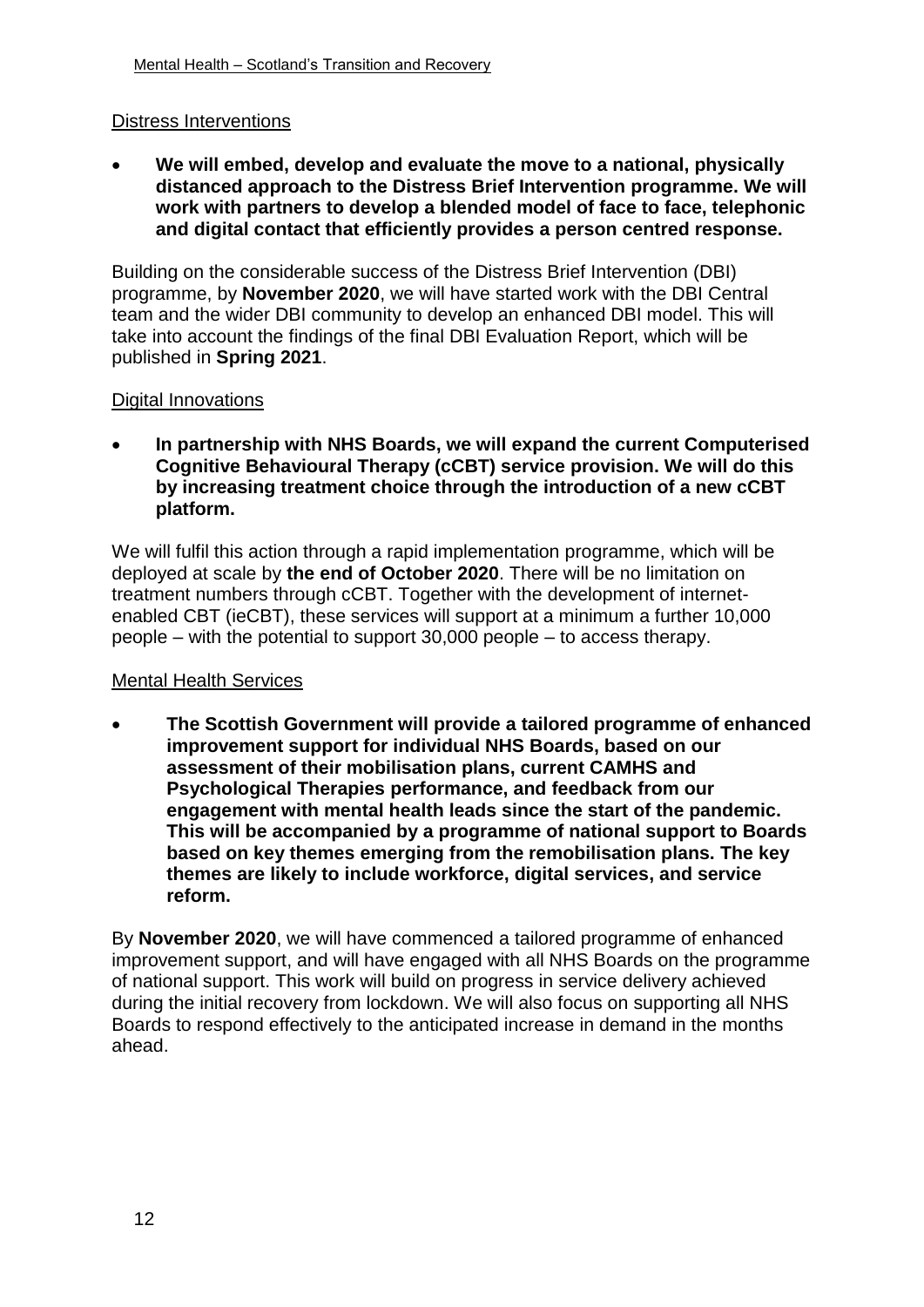**We will support the collaborative development, implementation and assessment of quality standards for mental health services. These will build on the approach we took to develop a revised CAMHS specification, which, for the first time, set a national standard of service to be received by children, young people and families who are supported by CAMHS anywhere in Scotland. Within this, we will publish a Service Specification for children and young people who have support needs as a result of their neurodevelopmental profiles. Our Quality and Safety Board will play an important role in this programme of work.**

By **March 2021** we will be delivering work in this area, which will be overseen by the Quality and Safety Board. We will also have commenced work to develop a set of quality standards across mental health services, and to develop a benchmarking, performance and improvement programme with NHS Boards and Integrated Joint Boards (IJBs) to support the delivery of these standards.

#### **We will ensure that third sector organisations are among our core strategic partners for the development and implementation of the actions in this Plan.**

By **November 2020**, we will ensure third sector representation is prominent within the governance structures for, and work to implement and deliver, this Transition and Recovery Plan.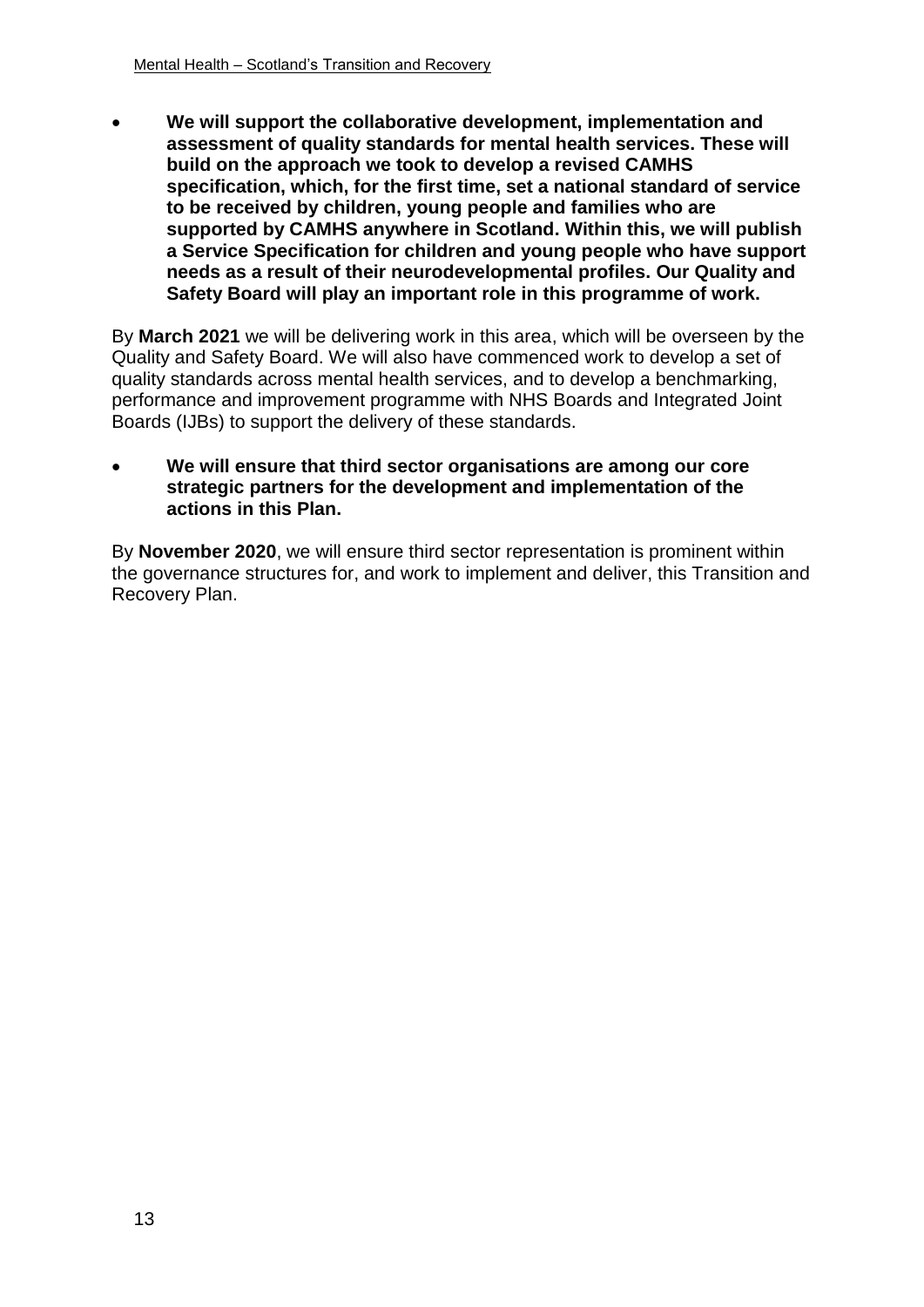# **1. Whole Population Mental Health**

As well as focusing on the determinants of mental health, we want the people and communities of Scotland to remain engaged and well informed about wellbeing, mental health and mental ill-health. This includes being aware of the importance of mental health in their lives, and in the lives of those around them. We want people to be able to make positive health-promoting choices, be compassionate to others, enjoy a shared understanding of the language of mental health, and be aware of what mental health help and support is available to them.

- **1.1 Clear Your Head.** We will build on the success of Clear Your Head, a national mental health campaign to help people cope during the COVID pandemic. This campaign highlights the practical things people can do to help them feel better whilst continuing to stay at home, acknowledging these are worrying and uncertain times for many. The campaign will continue to evolve as we move through subsequent phases of our response to Covid-19.
- **1.2 Measuring Population Mental Health.** We will develop and report on outcome measures to demonstrate changes in population mental health and wellbeing. The outcome measures will also track changes to stigma, public attitudes, and the use of community-based support for mental health. This will include work to develop and report on population mental health and wellbeing indicators*.*
- **1.3 Physical Activity.** Reflecting the fundamentally important relationship between physical and mental health, we will build on the positive sport and physical activity behaviour changes we have seen during the COVID-19 pandemic, such as increased walking and cycling. We will build wider community participation particularly within disadvantaged and underrepresented communities.
- **1.4 Participation In Sport.** We are working with sportscotland and Scottish Governing Bodies of Sport to rebuild membership and participation levels following the negative impacts of COVID-19.
- **1.5 Behaviour Change.** We are working with the newly appointed Scottish Daily Mile Co-ordinator to encourage physical activity in a number of settings to support long-term behaviour change, and specifically tackle the challenges around physical and mental health created by COVID-19.
- **1.6 Tackling Stigma.** We will continue our work with See Me to further develop our approach to tackling the fundamental barriers of stigma and discrimination. We will take advantage of the conversations about mental health that have taken place across Scottish communities over the course of the Covid-19 pandemic and lockdown.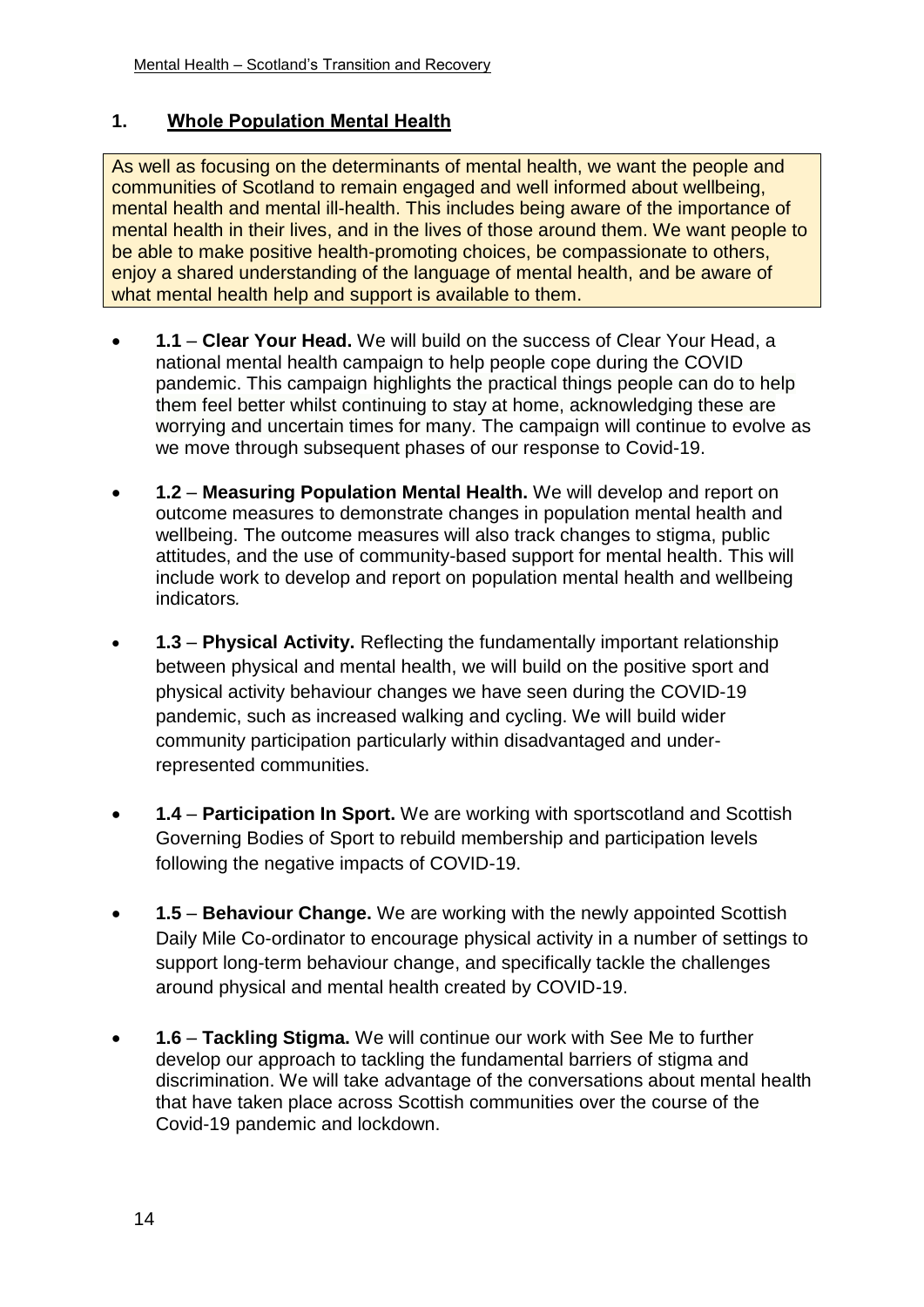# **2. Employment**

We will ensure that our mental health response focuses on the central importance of meaningful employment, and seeks to mitigate the negative impacts on mental health of unemployment (or the risk of unemployment), redundancy, and unhealthy workplace practices. We recognise that changing circumstances, including the rapid change to home working, many now having to juggle work and unpaid care, and uncertainty in the labour market could create new challenges and demand for mental health support. The anxieties that some may feel about returning to workplaces is also likely to be a factor.

When progressing our work, we will consider the disproportionate impact that Covid-19 may have had on groups who were already experiencing inequalities, as well as exacerbating the mental health effects on those who were unemployed before the pandemic.

- **2.1 Redundancy.** For those facing redundancy, we will work with Public Health Scotland to improve our offer of mental health and wellbeing support through our Partnership Action for Continuing Employment (PACE) initiative.
- **2.2 Employability.** Building on the Fairer Scotland Action Plan, we will build mental health support into employability initiatives. In addition, we will strengthen links with Employability policy, with a particular focus on improving support for those with mental health issues to secure and sustain employment. We recognise the importance of this activity in delivering good mental health for the whole population of Scotland, particularly within the context of the economic impacts of the pandemic.
- **2.3 Mentally Healthy Workplaces.** We are working with employer groups and trade unions to promote mentally healthy work places. Building on a range of local and national services, we want mental health and wellbeing to be meaningfully discussed, promoted and supported, and for stigma and discrimination to be addressed.
- **2.4 Fair Working Practices.** Through our flagship Fair Work First policy, we will encourage and reward employers to adopt fair working practices. We will do this by attaching fair work criteria to grants, contracts, and other funding awarded across - and by - the public sector. This will drive our focus on creating more diverse and inclusive workplaces and good quality and fair work, which supports positive mental health and wellbeing in workplaces across Scotland.
- **2.5 Home Working.** Building on guidance to employers, we will work with employers, disabled people's organisations and trade unions to mitigate the potentially negative impacts of home working on mental health.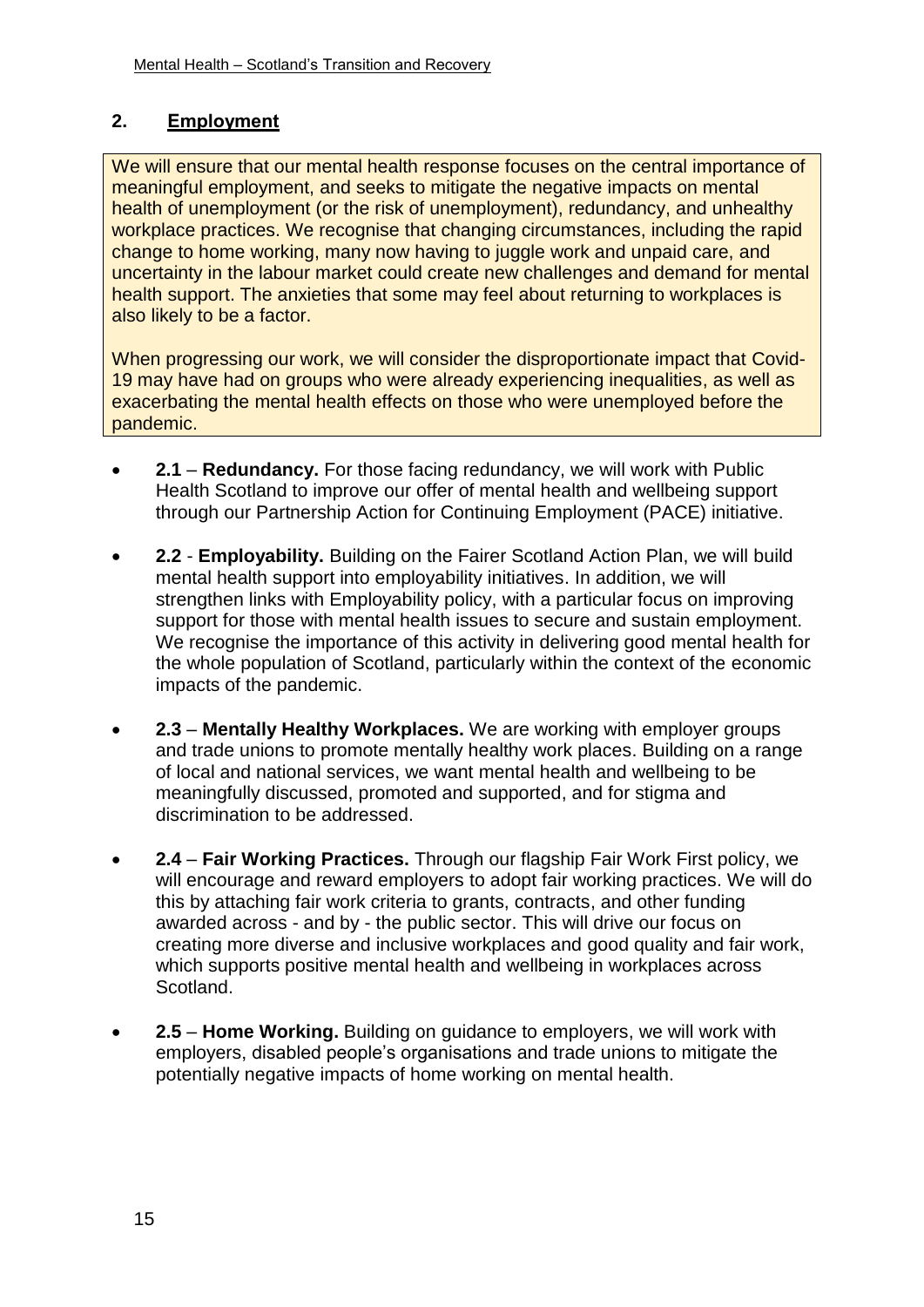- **2.6 Support for Health and Social Care Workforce.** We will build on the work that has occurred throughout the pandemic to ensure that the Health and Social Care workforce has access to effective support and guidance. This should be an exemplar for other employers. Our 2020 Programme for Government is ambitious on this point, including the implementation of a Workforce Specialist Service, which is the first of its kind in the UK.
- **2.7 Debt.** We are working with a range of organisations who provide advice and support on debt, including Citizens Advice Scotland, to further develop a response to those whose mental health has been affected by issues relating to debt.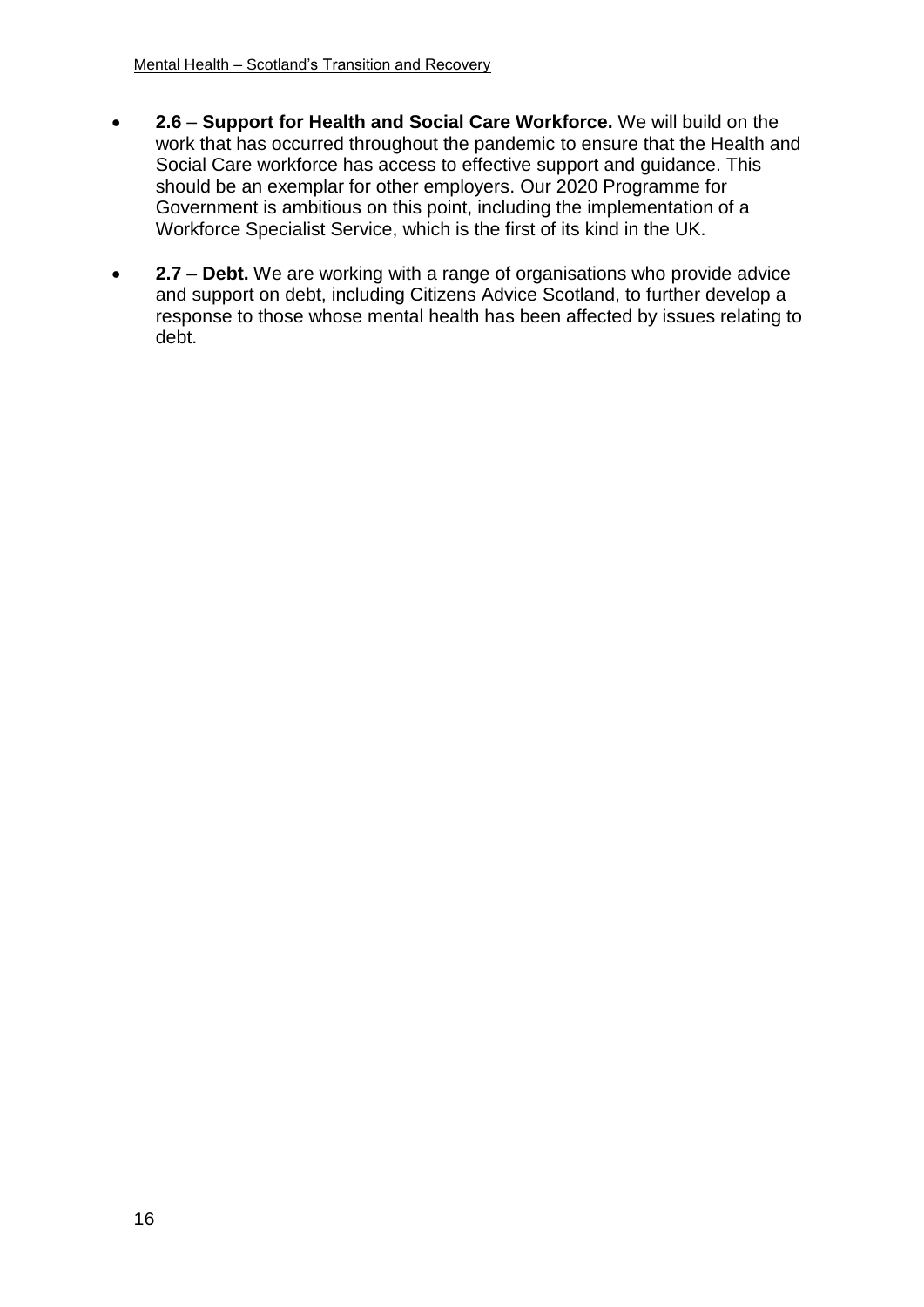# **3. Ensuring Equity and Equality**

The Covid-19 pandemic has exacerbated pre-existing structural inequality in society. It has put some communities disproportionately at risk and has had a more adverse impact on the mental health of some groups of the population. We will take an approach that acknowledges the systemic inequality faced by people with protected characteristics and we will set out specific actions that we will take to address mental health inequalities on an individual and structural level. We will collaborate with the third sector to enhance their work with groups across the range of protected characteristics.

We also recognise the importance of taking an intersectional approach to equality, acknowledging that individuals may face multiple discrimination and marginalisation. This is particularly important as we consider the impact of mental ill health across the range of protected characteristics.

- **3.1 Causes of Inequality.** Building on the Equality Impact Assessments carried out on the Mental Health Strategy 2017-27, we will continue to work with equalities and mental health organisations to look at the causes of mental health inequality at a structural and individual level. This will include specific consideration of the mental health impacts on LGBTI and minority ethnic groups. We will act on, and address, the issues identified.
- **3.2 Equality Stakeholder Forum.** We will establish an Equality Stakeholder Forum for Mental Health. This Forum will inform the implementation of this Plan, and provide advice on wider equalities work within mental health policy.
- **3.3 Rural Isolation.** Although there are many positives about rural life, we also recognise that there can be challenges relating to rural isolation. These may be increasingly felt by those in remote communities as a result of the pandemic. In partnership with the National Rural Mental Health Forum, we will develop an approach to ensure that these communities have equal and timely access to mental health support and services, including consideration of whether dedicated pathways are needed.
- **3.4 Data Collection.** We will continue our work with NHS Boards and IJBs to improve data collection across protected characteristics, and will use this to improve accessibility of services.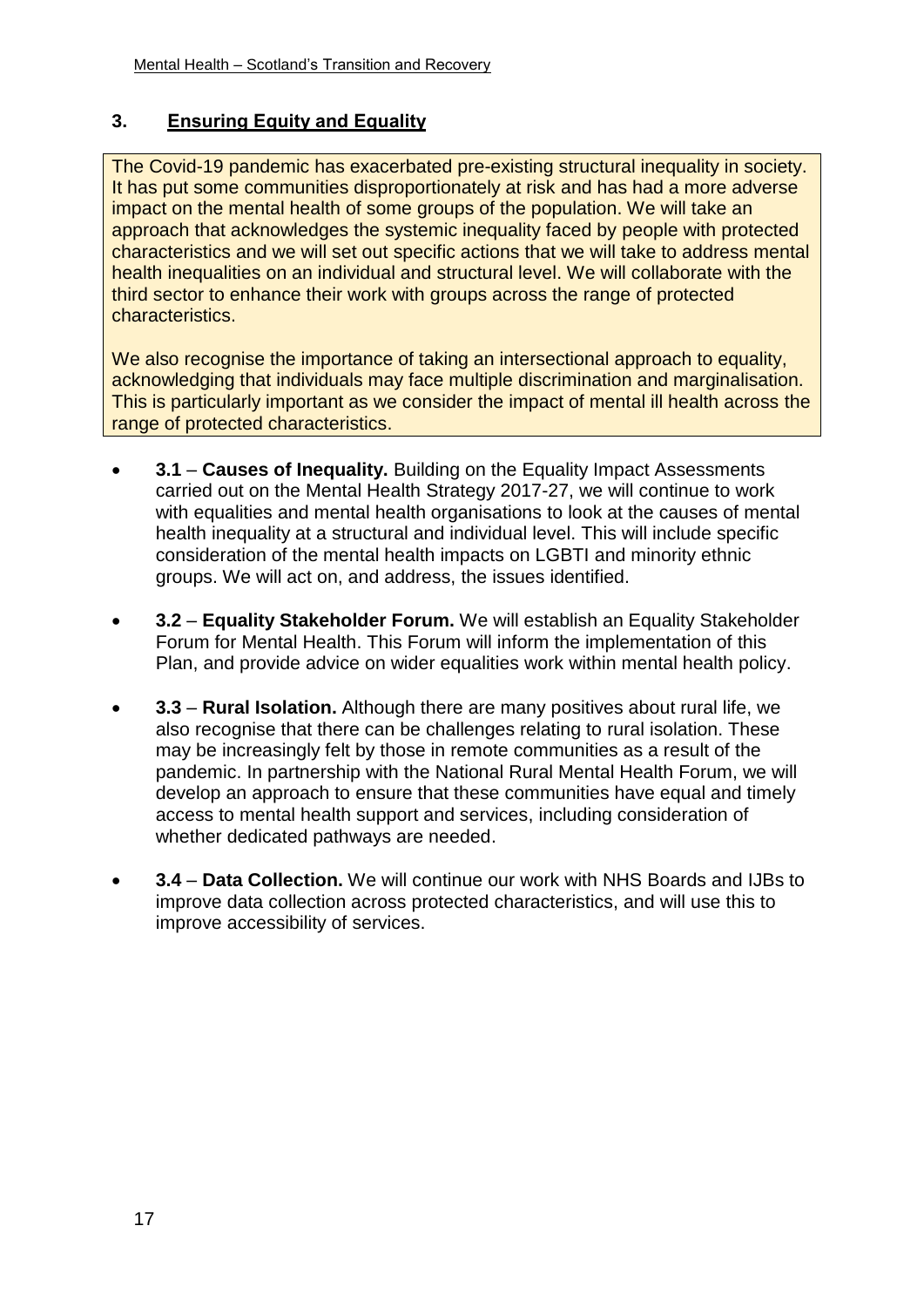# **4. Socio-Economic Inequalities**

Poverty is the single biggest driver of poor mental health and there is a structural relationship between wider socio-economic inequality and mental health. We know that the reverse can also be true – poor mental health can increase the risk of living in poverty. The effects of the Covid-19 pandemic are likely to be felt more severely by communities and individuals who experience higher levels of deprivation. Some of that deprivation may be relatively 'hidden' – for example, in rural areas – but nonetheless fundamental. We also understand that many people across Scotland will experience financial hardship as a result of the economic downturn. We therefore anticipate that the negative mental health impacts of the pandemic will disproportionately impact those who are poorest.

- **4.1 Tackling Poverty.** Building on the Fairer Scotland Action Plan, we will align work on mental health with work to tackle poverty and reduce inequality. For example, we are committed to collaborating with Local Authorities and NHS Boards to support the appropriate inclusion of mental health and wellbeing as a key priority within Local Child Poverty Action Plans.
- **4.2 Mental Health Support for Those Living in Poverty.** We will build on the work undertaken by NHS Boards, Integrated Joint Boards (IJBs) and Local Authorities to further promote good practice, develop guidance, and provide evidence updates to ensure that mental health support is prioritised and enhanced for those living in poverty.
- **4.3 Benefits System.** We are working with Social Security Scotland and the Department for Work and Pensions to promote mental health support at the point of initial engagement with the benefits system and at key points of review.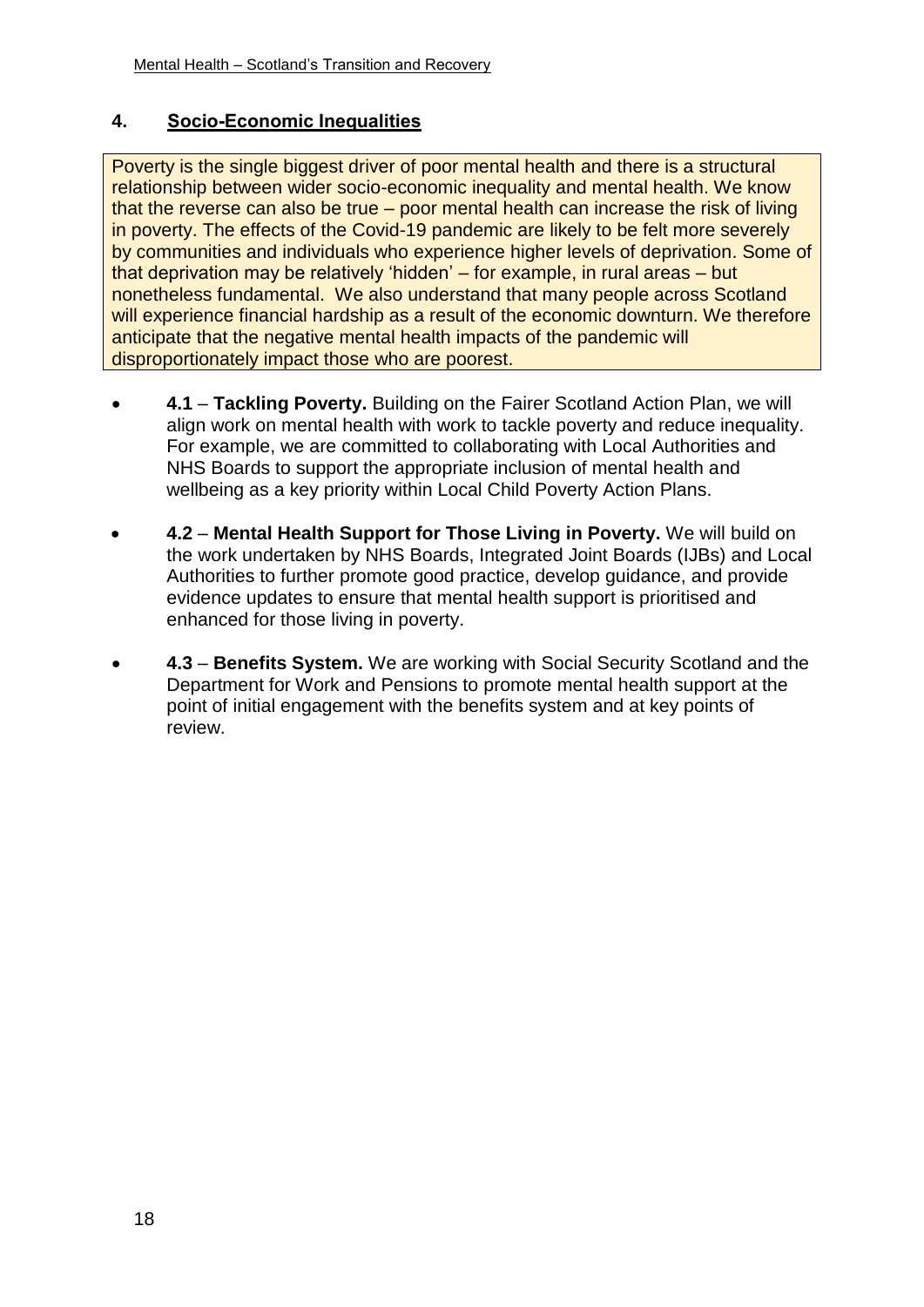# **5. Relationships**

Covid-19 has tested relationships like few other experiences in our lifetimes. This has been in a range of different ways, from people being locked down together, resulting in tension, to people being separated from their loved ones. We also acknowledge the additional pressures on carers.

We want to provide the right help and support for any impacts on mental health as a result of relationships that have been changed or put under strain as a result of Covid-19 and lockdown.

- **5.1 Relationship Support.** We will monitor the uptake of the relationship helpline and associated counselling service established during lockdown, and work with The Spark and other stakeholders to evaluate the effectiveness and take up of the helpline.
- **5.2 Psychological Impacts.** We will continue to work with the academic and wider research community on the psychological impacts of extended disruption to family relationships, personal relationships, and friendships.
- **5.3 Relationship Trauma.** We will continue to support work to reduce the impact of psychological trauma, whether it is caused by separation, loss, domestic violence and abuse, or other negative experiences related to the pandemic.
- **5.4 Carers.** We will continue our work with carer representative bodies to understand, and respond to, the mental health impacts of Covid-19 and lockdown on unpaid carers. This will involve tailoring mental health resources, and joining up with those who are delivering carer support locally, so that carers receive more effective support for their mental wellbeing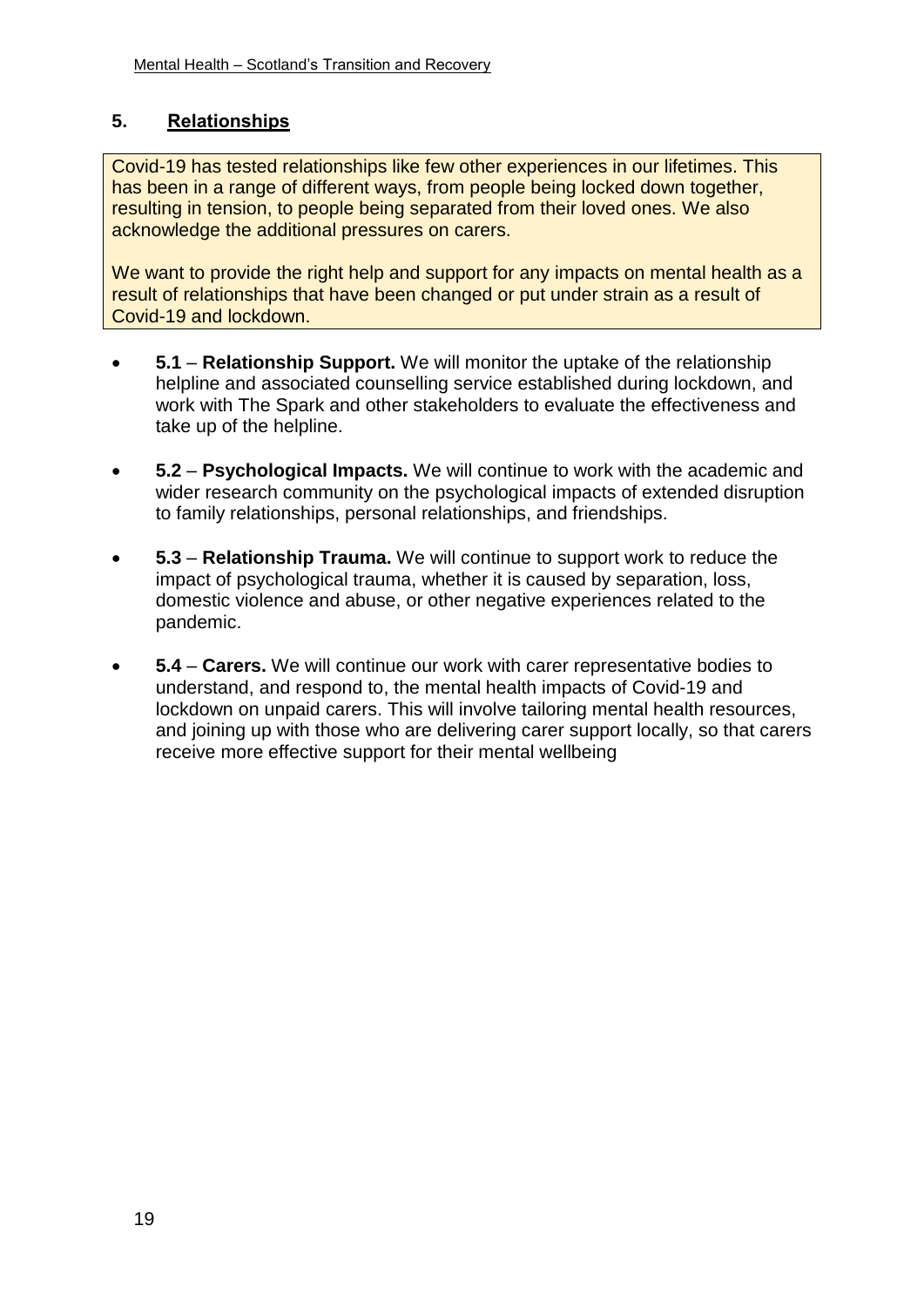# **6. Children, Young People and Families**

Looking ahead to transition and recovery, the mental health of children, young people and their families is to the fore of our thinking. Respecting, protecting and fulfilling the rights of children, young people and families is crucial, and as we develop and deliver our mental health response to Covid-19, the voices and experiences of children, young people and their families will remain central. This will be both in terms of how we support good mental wellbeing, and how we provide the right help and support. We acknowledge that evidence suggests children and young people's mental health and wellbeing, as well as that of their parents or carers, may be particularly affected by the impact of Covid-19. We will continue to put in place support such as Aye Feel, Parent Club and Solihull Online, to mitigate this impact.

When specialist services are required, we will seek to ensure CAMHS is available, responsive, effective and equitable. Through our work to incorporate the United Nations Convention on the Rights of the Child into Scots law, we will ensure the rights of children and young people to the highest attainable standard of healthcare.

#### **We will develop a population health response to the issues affecting the mental health and wellbeing of children, young people and their families.**

- **6.1 Family Support.** We will continue to support parents by developing a wider package of Covid-19 related family support, building on existing work, such as the introduction of Solihull Online.
- **6.2 Signposting to Help and Support.** We will continue our work to ensure that children, young people and their families will be clearly and quickly signposted to the right help and support where necessary. We will enhance and build on digital support developed during lockdown, such as Aye Feel and Parent Club.
- **6.3 Emotional Wellbeing.** We are working with children, young people and families to understand the factors that have impacted on emotional wellbeing as a result of the pandemic and lockdown. Within this we will consider wider factors such as body image, screen time, disrupted sleep, worries about education, employment, toxic masculinity, or relationship issues. We will develop policy and actions in response to what we have heard and continue to deliver work already underway in these areas, such as the *Mind Yer Time* guidance for healthy social media use, and the work of the Body Image Advisory Group.
- **6.4 Perinatal and Infant Mental Health Programme Board.** The ongoing work of the Perinatal and Infant Mental Health Programme Board will be responsive and sensitive to the phases of this pandemic. It will consider the longer term impacts on young children and families associated with Covid-19. This includes establishing perinatal mental health services as a priority area for the roll out of Near Me services, providing dedicated support around Covid-19 to our existing third sector funded organisations, and building Covid-19 responsiveness into the applications for the recently launched Perinatal and Infant Mental Health Third Sector Fund.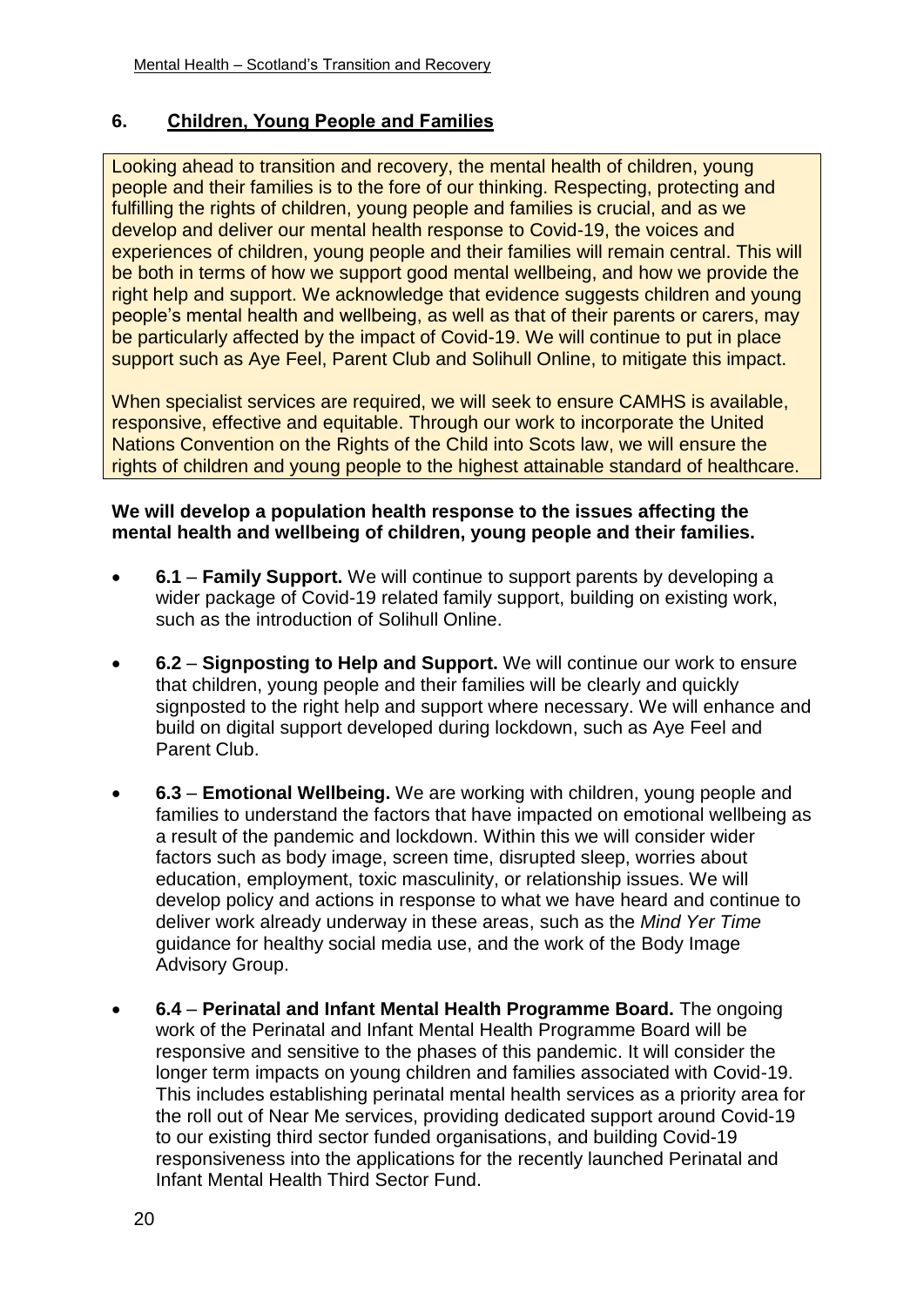**6.5 - Access to Perinatal and Infant Mental Health Services.** In line with the 2020-21 Delivery Plan for the Perinatal and Infant Mental Health Programme Board, we will establish a working group to gain a more detailed understanding of issues raised in the Perinatal and Infant Mental Health Programme Board EQIA through further consultation and analysis. We will consider how recent Covid-19 driven innovations in mental health services can improve access for people with protected characteristics, and will seek to further embed these within services.

#### **We will continue to develop mental health and wellbeing support in education and schools.**

- **6.6** –**Training and Learning.** In collaboration with Mental Health in Schools Working Group, we will develop and deliver a new mental health training and learning resource which will be available to all school staff by Summer 2021. This resource will include learning for school staff to respond to the impact of Covid-19 on children and young people's mental wellbeing.
- **6.7 Educational Psychology and School Counselling Services.** The Educational Psychology services available in all local authorities will continue to play a key role in providing flexible and responsive support to vulnerable children, young people and their families/carers, working in conjunction with counselling and school nursing services (including CAMHS where necessary). Access to school counselling services can also support the health, emotional and social needs of young people and can help a healthy school culture. All schools will have access to a counselling service by the end of October 2020.
- **6.8 National Guidance.** We will continue to work closely with education authorities to support implementation of the national guidance on Coronavirus (COVID-19): Curriculum for Excellence in the Recovery Phase, which sets out that schools and education authorities should prioritise the physical, mental and emotional wellbeing of children and young people, practitioners and families when developing the curriculum as children return to schools.
- **6.9 Whole School Approach.** To support schools and educational practitioners, we will provide a framework to support a whole school approach to mental health and wellbeing in the context of Covid-19. A Whole School Approach can be used by schools to adopt practice and measures to support mental health in the wider school environment. The framework document will illustrate effective practice currently being used in schools across the country, which other schools can then use in their own settings. This can involve all parts of the school including parents, carers and the wider community, working together to support children and young people's mental health and wellbeing.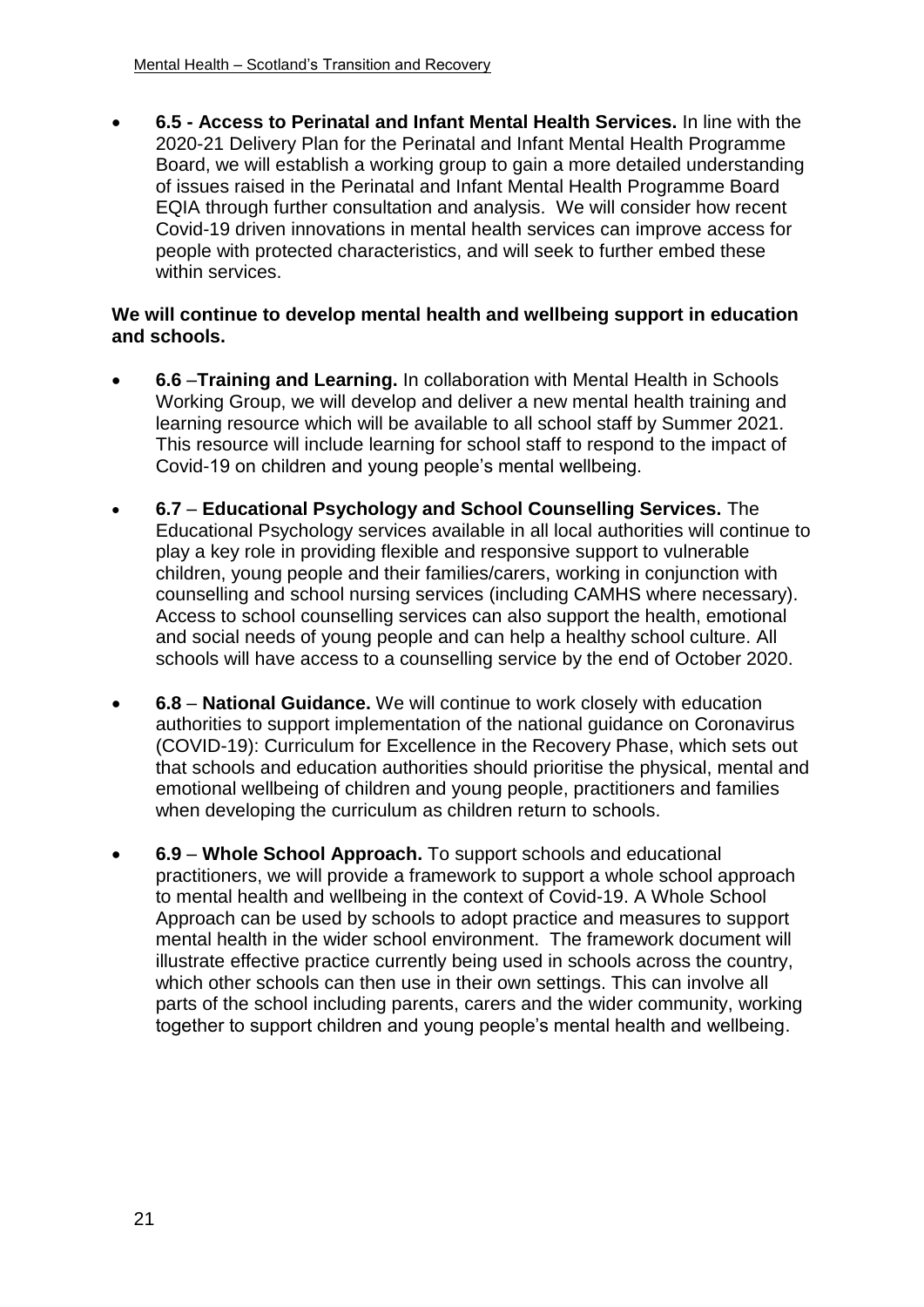- **6.10 Children and Families Workforce.** By Autumn 2021, we will develop a national policy to support children and young people's mental health and wellbeing for all sectors of the children and families workforce (including the third sector, social services etc.). This will include guidance on a whole school approach for schools and educational practitioners, and will be supported by the framework for education and training currently being developed by NHS Education for Scotland.
- **6.11 Students.** We will continue to ensure that university and college students have access to the right mental health support. We will build on our existing investments such as our commitment to provide 80 additional counsellors in colleges and universities, and the refocusing of the National Union of Students' Think Positive project to respond to Covid-19 mental health need. We will also continue to target our messaging on the availability of resources such as NHS 24 and Breathing Space to ensure they are well publicised in universities and colleges.

#### **We will develop a response to support children, young people and families experiencing heightened distress**

- **6.12 Community Support.** We will continue to work with and support local authorities in establishing community mental health and wellbeing services and supports. Local partnerships are aiming to have the first services in place from January 2021 onwards, with support available across all 32 local authorities in 2021.
- **6.13 Children and Young People's Mental Health and Wellbeing Programme Board.** In partnership with COSLA, we will review the deliverables, remit and membership of the Children and Young People's Mental Health and Wellbeing Programme Board in light of Covid-19.
- **6.14 Emotional Distress.** We will develop services to respond to the damaging impacts on unregulated emotional distress in under 16s and the parents of children experiencing distress, as well as to women in the perinatal period.
- **6.15 The Promise.** We recognise the impact Covid-19 has had on children and young people who are in the care system, as well as those on the edge of care. For many, it has led to increased isolation and highlighted the importance of maintaining relationships to support mental health and wellbeing. As part of the implementation of the Promise, published by the Independent Care Review, we will support the establishment of a dedicated, independent Promise Team. This will include a £4 million investment in the Promise Partnership, which will focus on holistic family support and promoting early intervention and prevention. Its work will be driven by the needs of, and designed with, children, young people and their families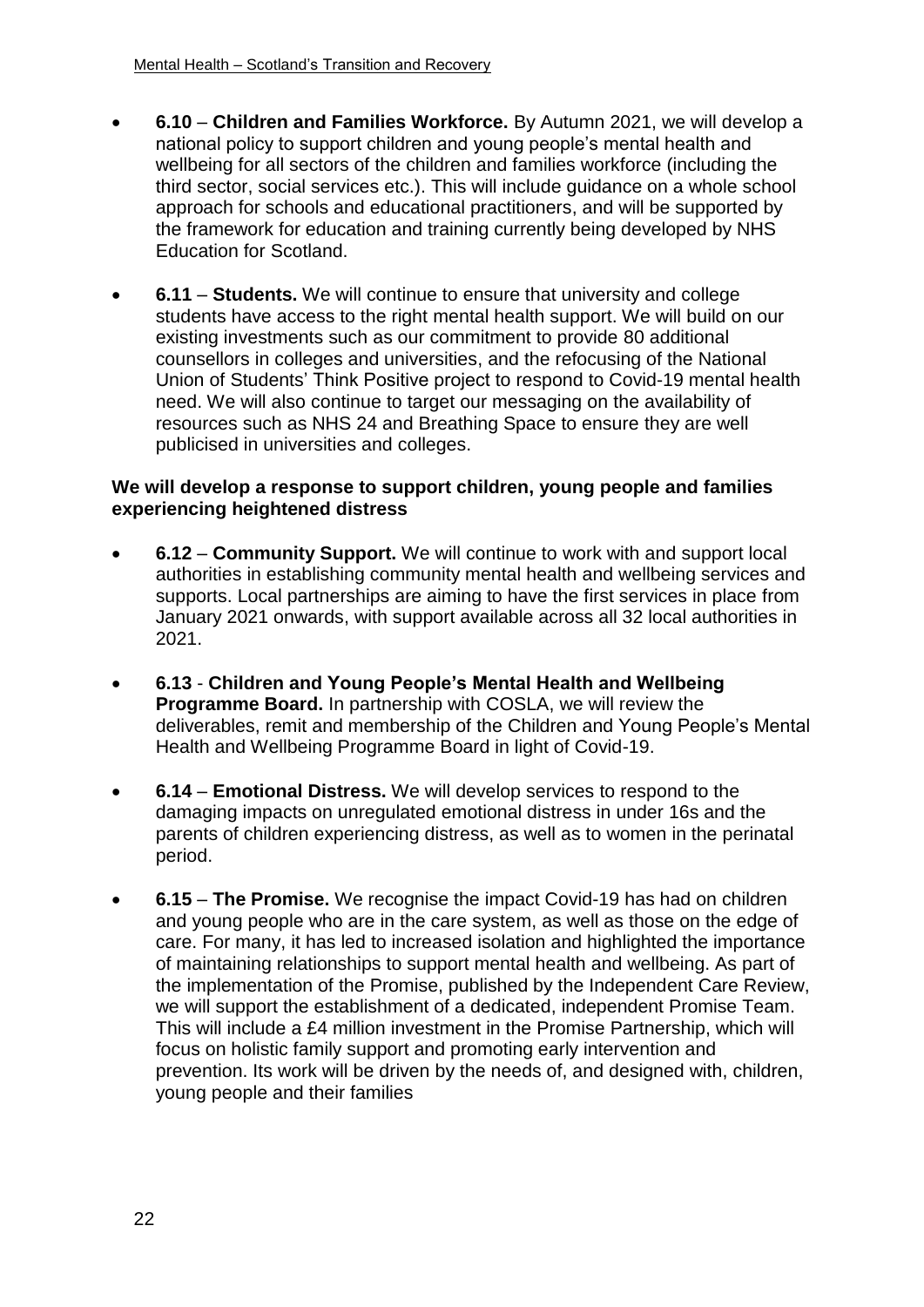#### **We will maintain safe and effective treatment for children, young people and perinatal women experiencing mental illness.**

- **6.16 Demand For CAMHS.** While we have seen a reduction in CAMHS referrals over the lockdown period, we expect that there may be a significant increase in demand for CAMHS as we move through the next phases of the pandemic. We will factor this into our work on the renewal of NHS Mental Health Services, detailed above.
- **6.17 CAMHS Service Specification.** Through our implementation of the CAMHS Service Specification, which outlines services standards that all Boards should follow, we will ensure children, young people and their families are able to access effective and equitable treatment and care from specialist mental health services when required, wherever they live in Scotland.
- **6.18 CAMHS Access Improvement.** By March 2021, improvement work to improve access to CAMHS will have restarted across Scotland. In line with evolving need as a result of the pandemic, we will focus on improving the quality and accessibility of these services.
- **6.19 Neurodevelopmental Services – National Specification.** Through the completion of our ongoing work, we will develop and implement a national specification for neurodevelopmental services which outlines service standards that all Boards should follow, to ensure access to this support is effective and consistent across Scotland.
- **6.20 Neurodevelopmental Services – Digital Support.** We are working with professionals from across the sector to explore how best to support children, young people and families with neurodevelopmental support needs via digital means.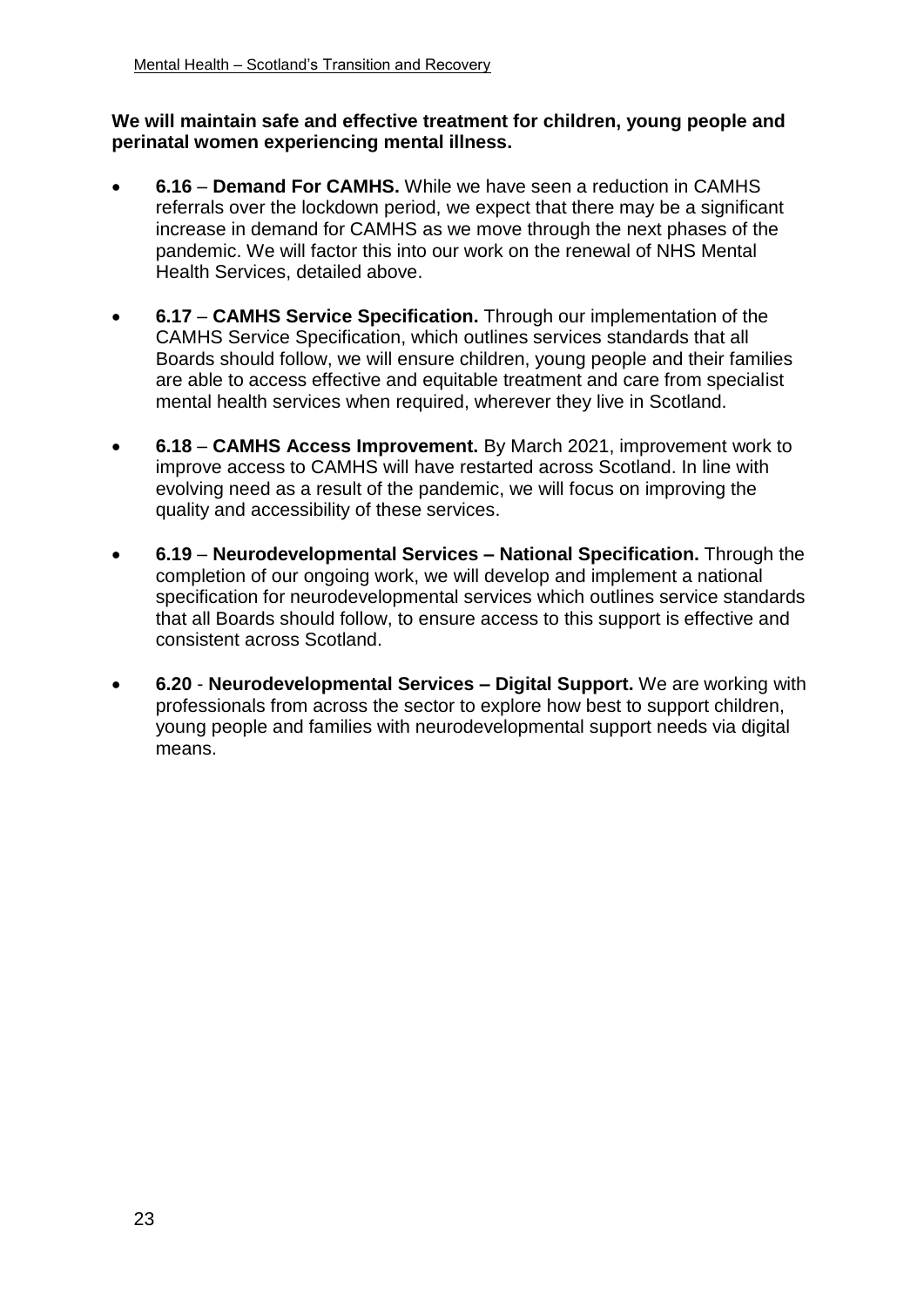# **7. Women and Girls' Mental Health**

Across most aspects of mental health, outcomes for women and girls are poorer than those for men and boys<sup>10</sup>. Emerging evidence suggests that the impacts of lockdown and Covid-19 are more likely to impact negatively on the mental health of women for a range of reasons, including the impact of caring responsibilities. Therefore as we move out of lockdown, we will make women and girls' mental health a priority.

- **7.1 Gender-Related Inequalities.** We will engage with women's organisations and the First Minister's National Advisory Group on Women and Girls to better understand and respond to the gender-related mental health inequalities exacerbated by the Covid-19 outbreak. These include, but are not limited to:
	- o Stressors and trauma experienced by women in gender segregated key worker jobs
	- o Continuing and increased pressure on women in unpaid caring roles
	- o The disproportionate emotional and physical burden on women of caring for relatives of all ages, and (although not exclusively an impact on women) home schooling children
	- o Living with domestic violence, abuse, coercive control and toxic masculinity
	- o Loneliness and isolation felt by women at different stages of life (e.g. women with young babies or children, and older women living alone)
	- o The effects on mental wellbeing of young women and girls in a culture where they are encouraged to compare their lives to others, including the impact of social media and body image on young women.
- **7.2 Violence Against Women.** We will engage with women's organisations in order to identify and follow up on actions that can be taken to support women and girls' mental health in relation to the threat and reality of violence against women. Our approach will build on existing initiatives and the principles set out in Equally Safe.
- **7.3 Perinatal Mental Health.** We will continue our flagship work to support women and their families in the perinatal period through the Perinatal and Infant Mental Health Programme Board
- **7.4 Women's Health Plan.** We will embed specific mental health actions and commitments within the Women's Health Plan.

1

<sup>10</sup> Mental Health Foundation (2017). *[While your back was turned: how mental health policymakers](https://www.google.co.uk/url?sa=t&rct=j&q=&esrc=s&source=web&cd=1&ved=2ahUKEwj7obrEq83gAhUlSRUIHXB0DfMQFjAAegQICRAC&url=https%3A%2F%2Fwww.mentalhealth.org.uk%2Ffile%2F3095%2Fdownload%3Ftoken%3DuuvaR-4U&usg=AOvVaw1a7fdaf_5VinlCYVl6XvCR)  [stopped paying attention to the specific needs of women and girls](https://www.google.co.uk/url?sa=t&rct=j&q=&esrc=s&source=web&cd=1&ved=2ahUKEwj7obrEq83gAhUlSRUIHXB0DfMQFjAAegQICRAC&url=https%3A%2F%2Fwww.mentalhealth.org.uk%2Ffile%2F3095%2Fdownload%3Ftoken%3DuuvaR-4U&usg=AOvVaw1a7fdaf_5VinlCYVl6XvCR)*. London: Mental Health Foundation.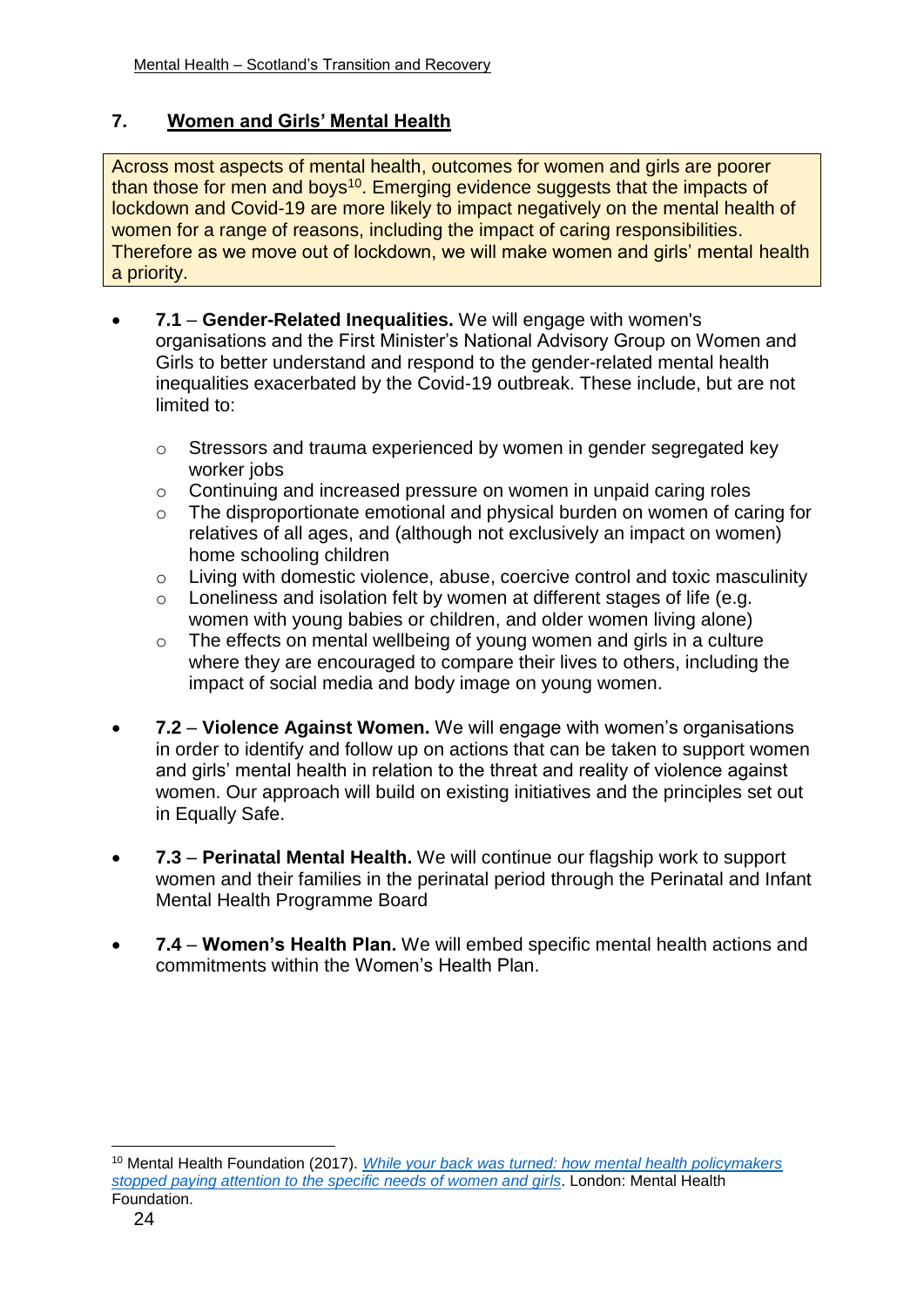# **8. People With Long-Term Physical Health Conditions and Disabilities**

People who are, or who have been in, the shielding category (and their families and carers) are among those most likely to have been affected adversely by Covid-19 restrictions. We also recognise that the "high risk" category is likely to be wider than those who have been formally asked to shield during the pandemic. We will ensure that those who are in either the shielding category, or who have been self-isolating due to other risk factors, are supported to maintain their mental and physical wellbeing.

As well as ensuring the right help and support is in place, our approach will include a focus on self-management and peer support where possible.

- **8.1 A Person-Centred Approach.** Working with Local Authorities, Integrated Joint Boards, NHS Boards and stakeholders, we will develop a person-centred approach to supporting the mental health of those who have been in shielding (or who are at higher risk) for extended periods. By December 2020, we will have gathered together examples of best practice, including approaches which focus on self-management and peer support. This will support our approach to implementation. By March 2021, appropriate support will be being delivered to those whose mental wellbeing has been adversely affected by shielding, or by being at higher risk.
- **8.2 Children and Young People.** Working with Local Authorities, we will identify actions to support the specific mental health needs of children and young people who have been in shielding, or who are living in families who have been shielding.
- **8.3 Access to Services.** Working with NHS Boards and other partners, we will develop a specific pathway for those who have been in shielding (or who are at higher risk) who require clinical treatment in response to mental illness to ensure they are able to access timely and effective support.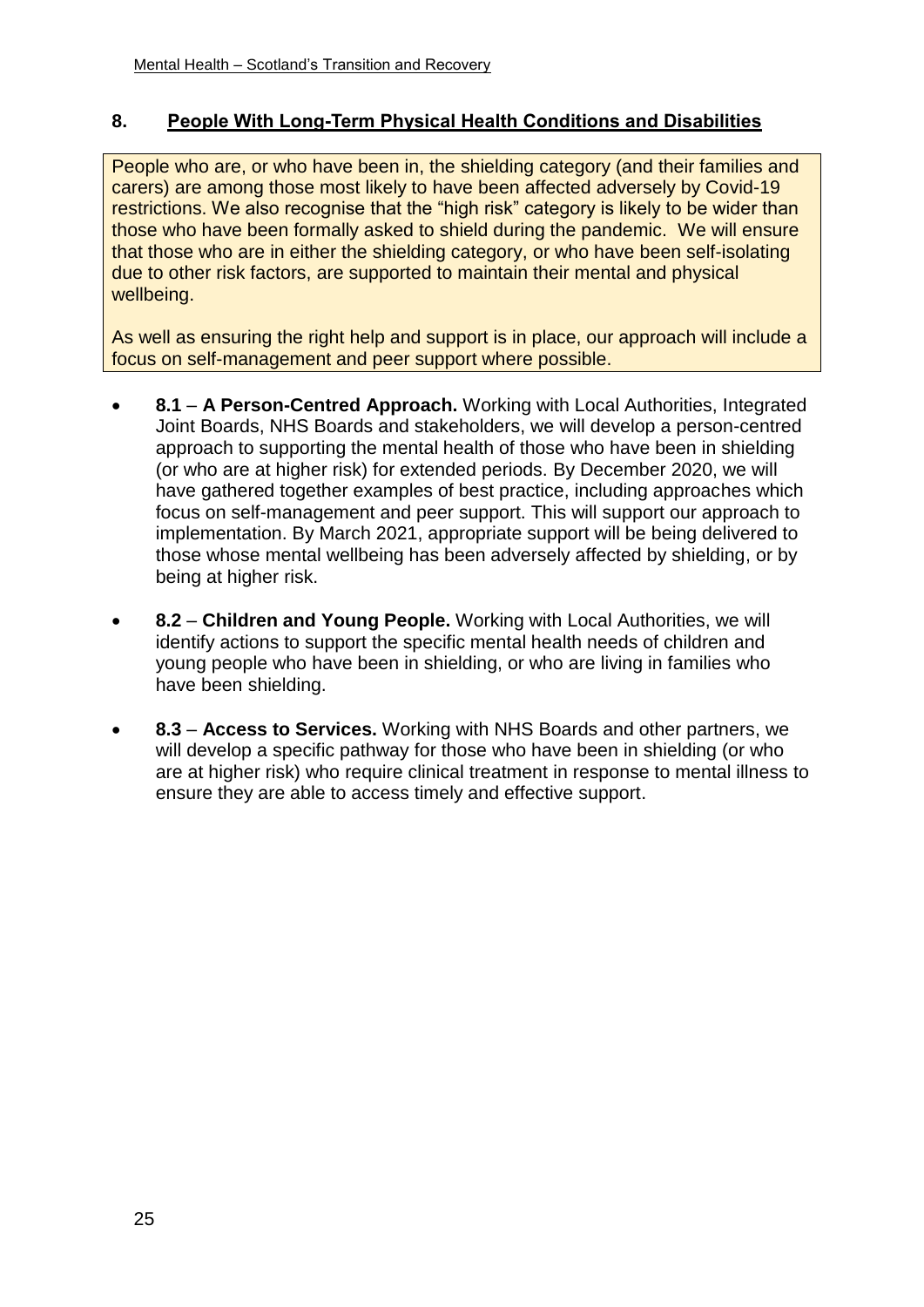# **9. Older People**

We know that older people are more likely to experience circumstances which contribute to poorer mental health, such as poverty, isolation, loneliness and poor physical health. The impacts of the current pandemic may exacerbate these circumstances. Our response will provide a full range of help and support for older people, in ways that are accessible to them.

- **9.1 Ensuring Mental Health Support.** We will work to ensure there is equitable access to mental health support and services for older people, recognising that not all older people will have access to digital resources.
- **9.2 Peer Support.** We will work with stakeholder bodies to support the development of peer support approaches to maintaining good mental health that have emerged for and among older people during lockdown.
- **9.3 Research and Evidence.** We will work with stakeholder bodies and the research community to fully understand and respond to the wide-ranging mental health impacts of Covid-19 on older people.
- **9.4 Loneliness.** Building on Scottish Government's strategy for tackling social isolation, '*A Connected Scotland*', we will work with stakeholders and partners to develop a range of actions to support people experiencing loneliness as a result of the pandemic and the associated physical distancing restrictions.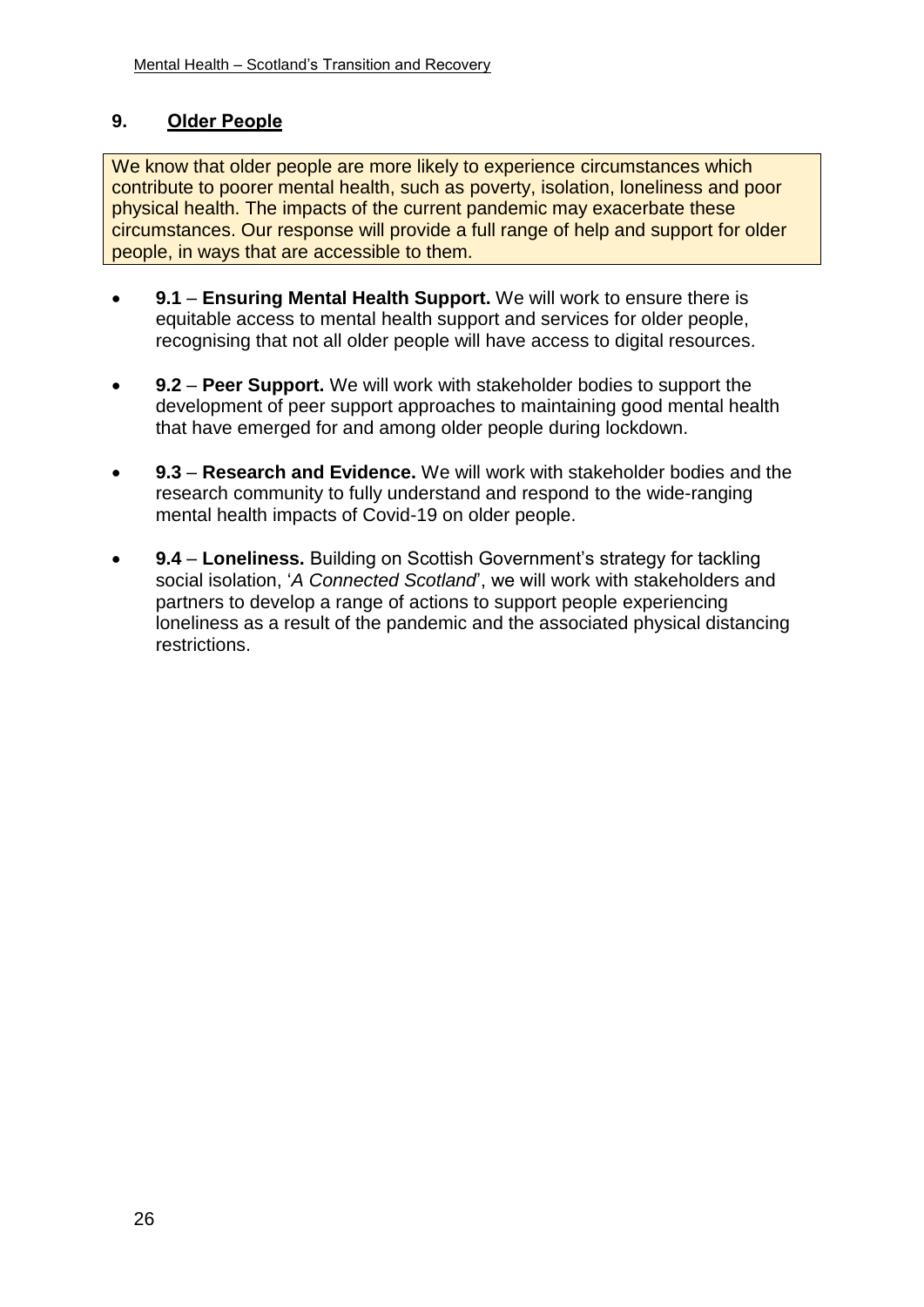#### **10. People Who Have Suffered Bereavement and Loss**

Bereavement is amongst the most difficult challenges any of us will ever experience. The psychological suffering associated with grief and loss is a natural response to the death of someone we love. However, there is evidence that, for up to 7% of the population, grief can become severe and take a pathological form of complicated grief<sup>11</sup>. We will consider known and emerging risk factors for complicated grief, including those potentially exacerbated by the current pandemic, to ensure relevant help and support is available to those experiencing this. This will include identifying appropriate work to prevent poor mental health following bereavement.

- **10.1 Grief.** We will work with researchers and stakeholders to understand the greater psychological impact of complicated grief across different population groups and age ranges and design responses. We will do this in collaboration with those with lived experience.
- **10.2 Bereavement Support.** Working with colleagues across Scottish Government and current providers of bereavement support, we will explore the need for additional screening, outreach, and support for the mental health of those who have lost loved ones during the Covid-19 pandemic.
- **10.3 Compassionate Support.** We will work with relevant colleagues across the Scottish Government to build on existing compassionate policies to support the mental health of people who may become bereaved.
- **10.4 Bereavement by Suicide.** Through our suicide prevention work, we will better support and provide help for those bereaved by suicide. We will continue our work with the National Suicide Prevention Leadership Group, and in collaboration with local partners in two identified areas, will agree the piloting of a rapid response service. In addition, we will also explore options to take this approach for those affected by drug deaths.

1

<sup>11</sup> [https://www.centreformentalhealth.org.uk/sites/default/files/2020-](https://www.centreformentalhealth.org.uk/sites/default/files/2020-05/CentreforMentalHealth_COVID_MH_Forecasting_May20.pdf)

[<sup>05/</sup>CentreforMentalHealth\\_COVID\\_MH\\_Forecasting\\_May20.pdf](https://www.centreformentalhealth.org.uk/sites/default/files/2020-05/CentreforMentalHealth_COVID_MH_Forecasting_May20.pdf)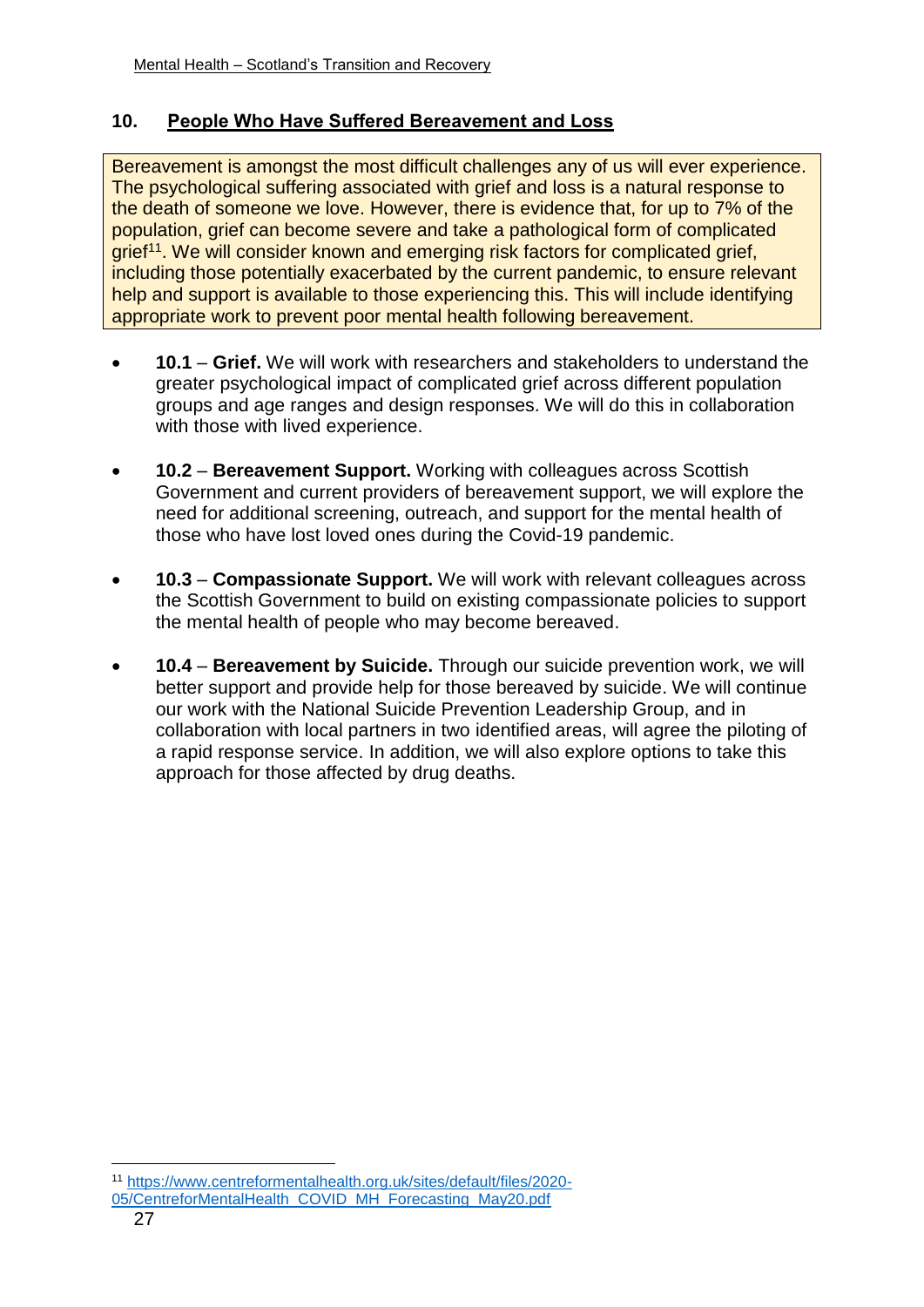# **11. Distress Interventions**

During lockdown we have worked with partners to provide a broader range of immediate responses to distress. Distress is not an illness and does not tend to need a clinical response. However, it can be overwhelming and have a profound effect on the individual. Responses need to be immediate and cannot rely on referral and on waiting times.

The Distress Brief Intervention – our programme for those who turn to emergency services in emotional distress and who can benefit from a two week programme of support, rather than requiring a clinical intervention – has been successfully extended over the pandemic. Likewise, we have invested in the extension of the NHS24 Mental Health Hub.

The emergence of support which can be accessed whenever and wherever it is needed is an important and permanent change that we will embed and enhance.

- **11.1 Distress Brief Intervention.** We will embed, develop and evaluate the move to a national, physically distanced approach to the Distress Brief Intervention programme. We are working with partners to develop a blended model of face to face, telephonic and digital contact that efficiently provides a person-centred response.
- **11.2 NHS 24 Hub.** We will embed, develop and evaluate the move to a 24/7 NHS 24 Mental Health telephone hub. This has been a milestone achievement during the pandemic, with round-the-clock support now being available through this service.
- **11.3 Complex Needs.** As part of our commitment to bring together services from across the health, justice and social care systems to focus on those with complex needs who present in distress, we will explore the adoption of a model involving an immediate and multidisciplinary response, triage, and navigating pathways for appropriate and compassionate care.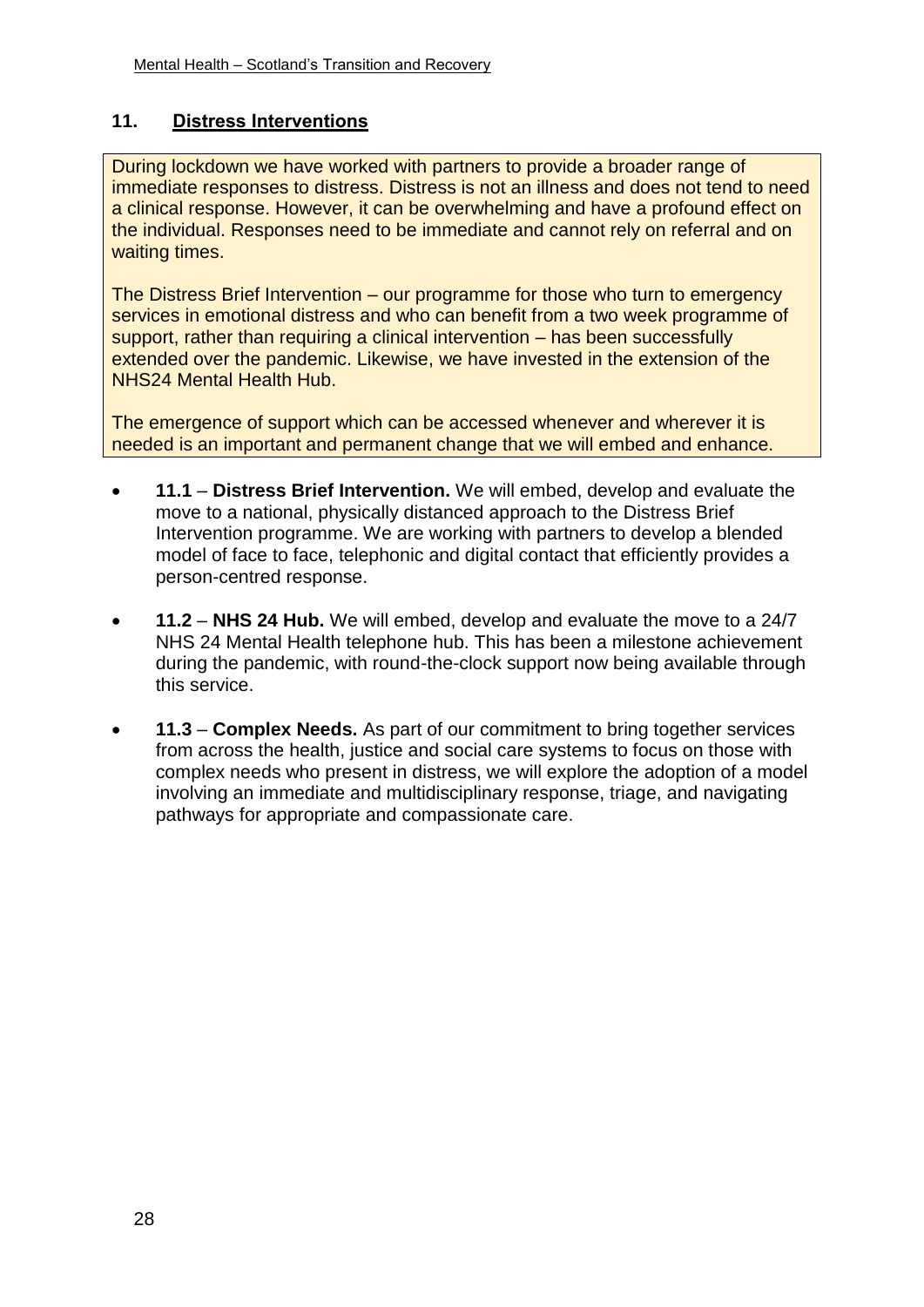# **12. Suicide Prevention**

Suicide may become a more pressing concern as the pandemic's longer-term impacts on the general population, the economy, and vulnerable groups are felt. Evidence shows there is a greater prevalence of suicide in men. In Scotland in 2018 the rate of probable suicide was almost three times greater in men than women with 581 men who died by probable suicide and 203 women<sup>12</sup>. We want to promote an evidence-based suicide prevention response, in partnership with the National Suicide Prevention Leadership Group (NSPLG), to deliver interventions where they will make a difference.

- **12.1 Suicide Prevention Action Plan.** We are working with the NSPLG to drive forward elements of the existing three year Suicide Prevention Action Plan where evidence shows particular relevance to pandemic response. Priority will be given to work on a public awareness campaign on suicide prevention; developing models of crisis support; supporting the delivery of innovations in digital technology that improve suicide prevention; and using data, evidence, monitoring and guidance to maximise impact.
- **12.2 Public Health Response.** In partnership with the NSPLG, COSLA, and Public Health Scotland we will embed suicide prevention within the public health response to Covid-19 at a local and national level. This will offer partners data, evidence and resources to prevent suicide and make sure that our communities are supported.
- **12.3 A Pandemic-Specific Response.** We are working with the NSPLG and stakeholders to take forward the four priority actions for a pandemic-specific suicide prevention response as recommended by the NSPLG in its Covid-19 statement.
- **12.4 Future Long-Term Strategy.** We will work with COSLA in considering how a future longer-term suicide prevention strategy could be shaped.
- **12.5 Suicide Reporting and Learning System.** We are working with Healthcare Improvement Scotland to enhance the role of the Suicide Reporting and Learning System (SRLS) in quality assuring suicide reviews and disseminating learning.
- **12.6 Veterans.** We are working with the NSPLG to identify prevention opportunities in relation to veterans at risk of suicide, alongside our existing work on population groups at elevated risk of suicide.
- **12.7 Self-Harm.** We recognise that self-harm is not only a risk factor in suicide, but is also a complex behaviour that people use as a form of selfmanagement. We will improve our understanding of the prevalence and nature of self-harm. This will be used to guide our policy approach which will be developed in close collaboration with partners, including Local Authorities.

1

<sup>12</sup> [https://www.isdscotland.org/Health-Topics/Public-Health/Publications/2019-06-26/2019-06-26-](https://www.isdscotland.org/Health-Topics/Public-Health/Publications/2019-06-26/2019-06-26-Suicide-Summary.pdf) [Suicide-Summary.pdf](https://www.isdscotland.org/Health-Topics/Public-Health/Publications/2019-06-26/2019-06-26-Suicide-Summary.pdf)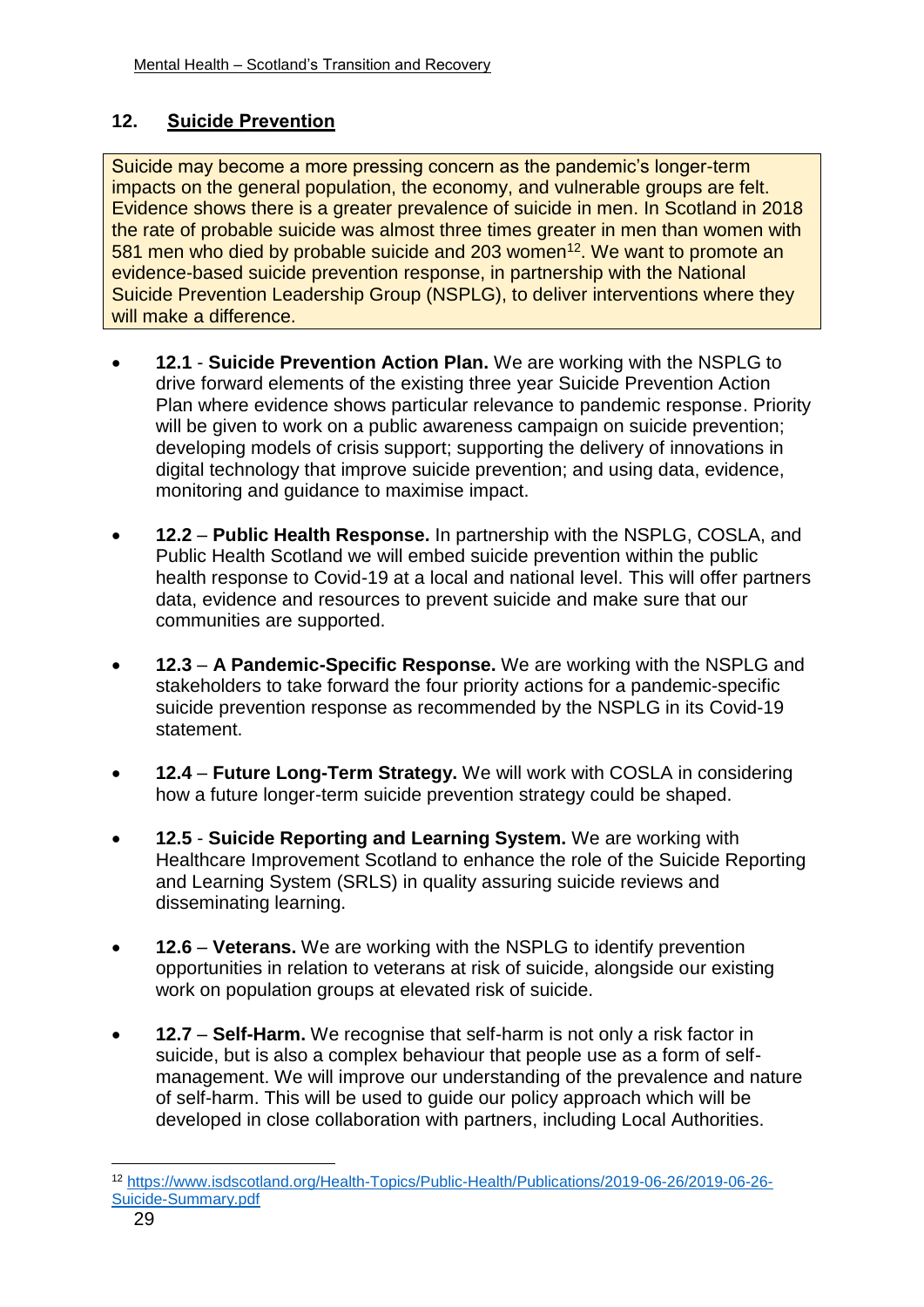# **13. Clinical Rehabilitation and Recovery from Covid-19 Infection**

People who have been infected with Covid-19 and who have been treated in specialist inpatient settings will have had their mental health impacted to varying degrees. Most will recover with the support of those close to them but some people may be left with post traumatic disorders including anxiety, depression and PTSD. The severity of each individual infection, and in particular each individual Intensive Care Unit (ICU) experience, will be important factors. It is estimated that 20% of ICU survivors routinely experience PTSD<sup>13</sup>. Covid-19 infections may also be associated with variable longer term health problems which may impact negatively on mental health.

- **13.1 Recovery and Rehabilitation Framework.** Mental health is a key part of the implementation of our Framework for Supporting People through Recovery and Rehabilitation. Support will be community-based where possible. This will include assessment and, if needed, timely rehabilitation of Covid-19 related impaired cognitive functioning.
- **13.2 Post-ICU Support.** To support people who have been admitted to ICU with Covid-19, we will build on the work of the InS:PIRE (Intensive Care Syndrome: Promoting Independence and Return to Employment) programme. This will ensure patients who are assessed as needing specialist mental health support are able to receive appropriate treatment locally following discharge from ICU. The success of this approach may also be generalised to all patients who have been in acute hospitals due to Covid-19.

1

 $13$  Hatch R, Young D, Barber V, et al. (2018) Anxiety, depression and post-traumatic stress disorder after critical illness: a UK-wide prospective cohort study. Critical Care 22:310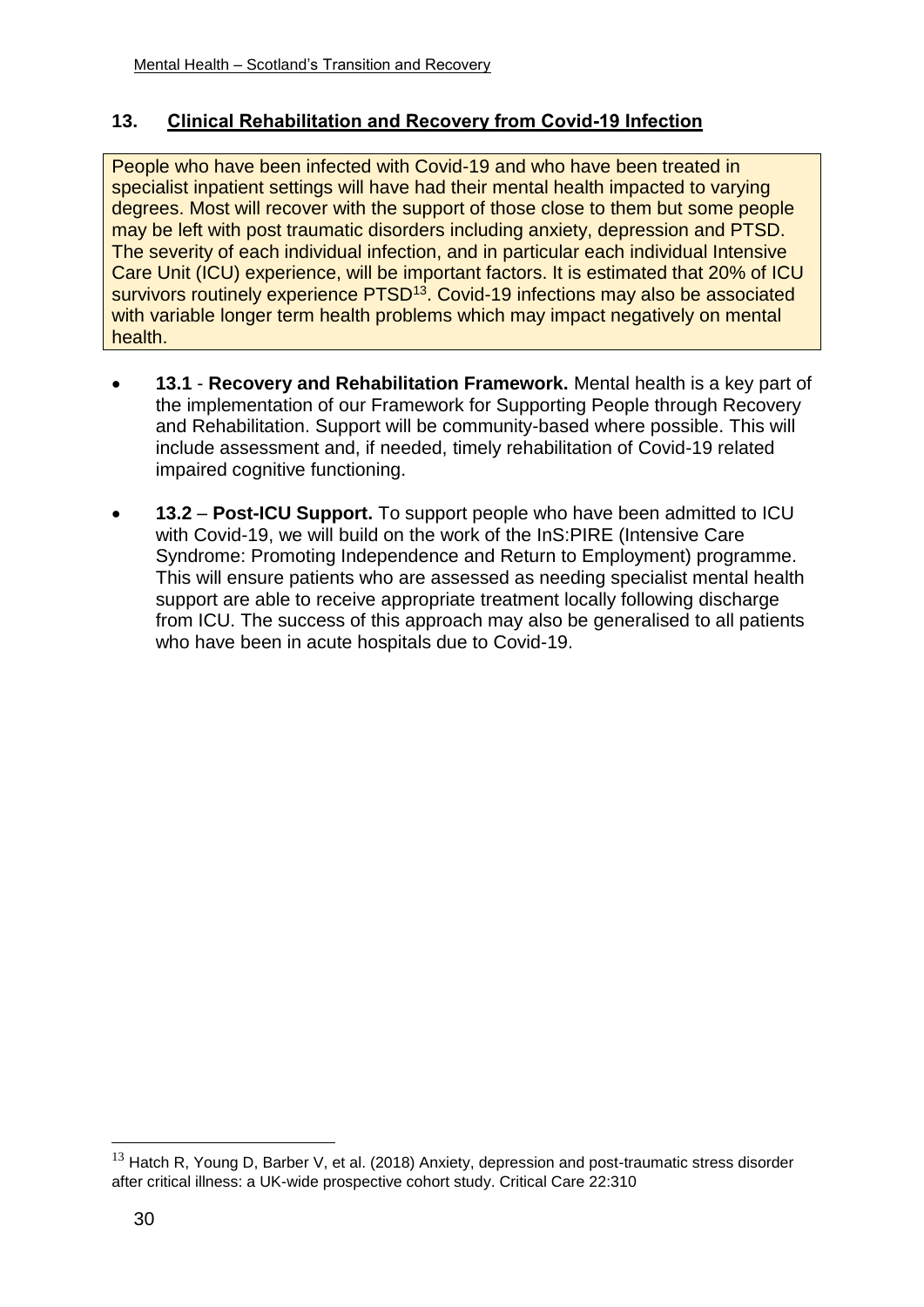# **14. A Long-Term, Trauma-Informed Approach to Recovery**

As a long-term response to the Covid-19 crisis, evidence and expert opinion is accumulating that a trauma-informed approach to recovery should be a key component of remobilisation. Scotland is in an excellent position to respond quickly and effectively, and significant progress has already been made to meet our ambition of our workforce and services being fully trauma-informed. This work has been supported by our National Trauma Training Programme, led by NHS Education for Scotland.

- **14.1 National Trauma Training Programme<sup>14</sup> .** We will expand the National Trauma Training Programme by a further two years (to 2022-23) to ensure that our workforce have the resources they need to help raise awareness of the different ways in which traumatic experiences and traumatic stress affect people.
- **14.2 A Trauma-Informed Response.** We will work together with senior leaders across all sectors and, alongside people with lived experience, to ensure that our collective response to Covid-19 is framed within a wider culture of trauma-informed principles and understanding. We will ensure that there is compassionate leadership and that formal support for staff wellbeing is in place.
- **14.3 Resources for Staff.** We will continue to develop tailored trauma training resources for staff working in maternity services and people caring for looked after children, as well as the wider health and social care workforce.
- **14.4 Research and Best Practice.** We will establish a programme of research to showcase and share good practice from trauma-informed organisations across Scotland.

<sup>31</sup> 1 <sup>14</sup> <http://transformingpsychologicaltrauma.scot/>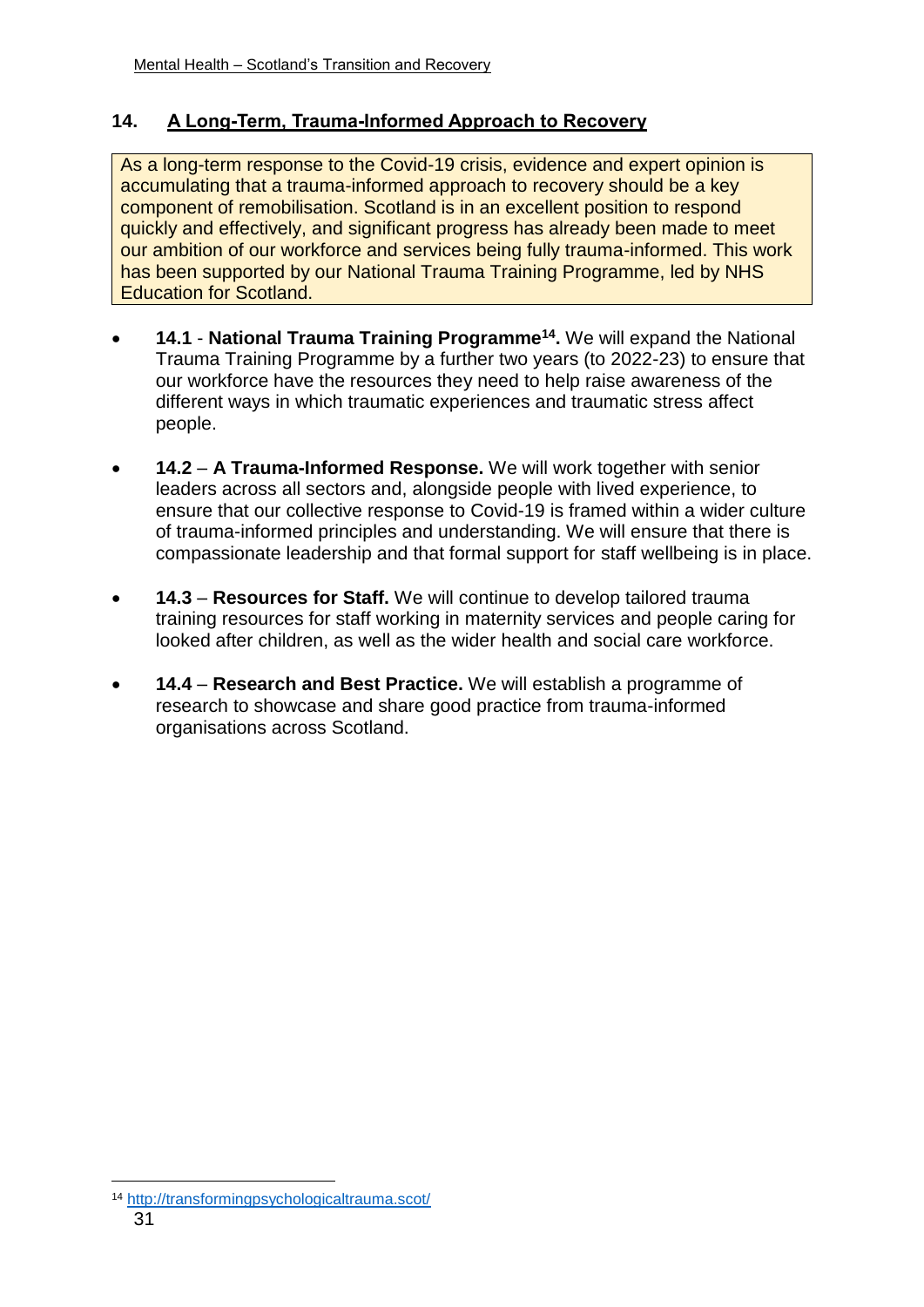# **15. Digital Innovations**

Digital Therapy is now an integral part of service delivery across Scotland and is uniquely placed to deliver evidence-based therapy to all NHS staff, and to the wider population in Scotland. The value of digital therapy during our Covid-19 response has been clear, and has enabled services to continue in spite of physical restrictions. We also know that this has been a positive development in providing mental health support to those in rural communities.

However, we also recognise that a number of people across Scotland do not have access to digital services or are uncomfortable using them in a mental health context. We need to ensure that a focus on digital services does not disadvantage those who cannot or do not wish to use them, or those who would prefer a blended approach. To help us strike this balance, we will build on existing examples of good practice, and particularly the Connecting Scotland programme, which are designed to help vulnerable people access support online.

- **15.1 Computerised Cognitive Behavioural Therapy.** In partnership with NHS Boards, we will expand the current Computerised Cognitive Behavioural Therapy (cCBT) service provision. We will do this by increasing treatment choice through the introduction of a new cCBT platform. This will be done through a rapid implementation programme, which will be deployed at scale by the end of October 2020. Together with the development of internet-enabled CBT (ieCBT), these services will support at a minimum a further 10,000 people – with the potential to support 30,000 people – to access therapy.
- **15.2 Video Enabled Therapy.** We will embed and develop video enabled therapy and additional remote technologies (such as Near Me) to support the ongoing delivery of one-to-one and group therapy clinical services.
- **15.3 Rural Communities.** We will support efforts by NHS Boards to promote the use of digital services, in particular to maximise the benefits for rural communities
- **15.4 Digital Inclusion.** We will build on wider efforts to promote digital inclusion, including with the Connecting Scotland programme which is set up in response to coronavirus to develop digital skills for people who are digitally excluded and on low incomes.
- **15.5 NHS Inform.** We are working with NHS 24 to continue to develop and publish online self-help materials and resources onto NHS Inform. These will cover a range of topics prioritised around the needs the population.
- **15.6 Evaluation.** With external partners, we will explore a nationally coordinated approach to the ongoing evaluation of digital mental health services. This will be used to develop a greater understanding of the impact of digital services while providing insights around service improvement and application of appropriate technologies within mental health. This work will also consider the reasons why people may choose not to use digital technology.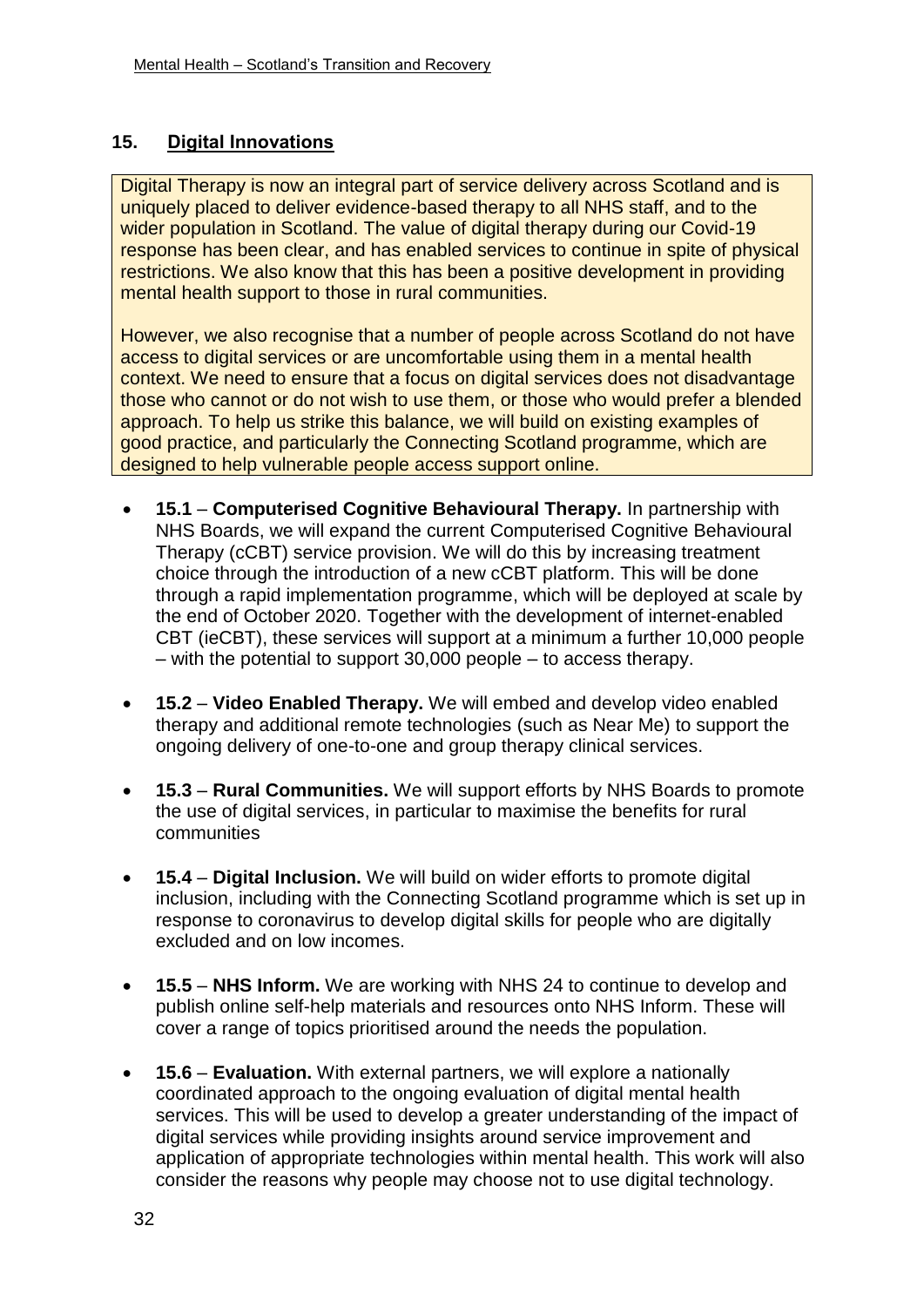**15.7** – **Innovation Hubs.** Working with the Digital Health and Care Institute, CivTech and other innovation partners, we will explore the use of an innovation hub model to encourage the development and evaluation of technologies focused on the identified needs of the population. Innovation Hubs help support individuals, organisations and commercial companies to work together and develop innovative digital solutions while being guided by expertise within mental health field.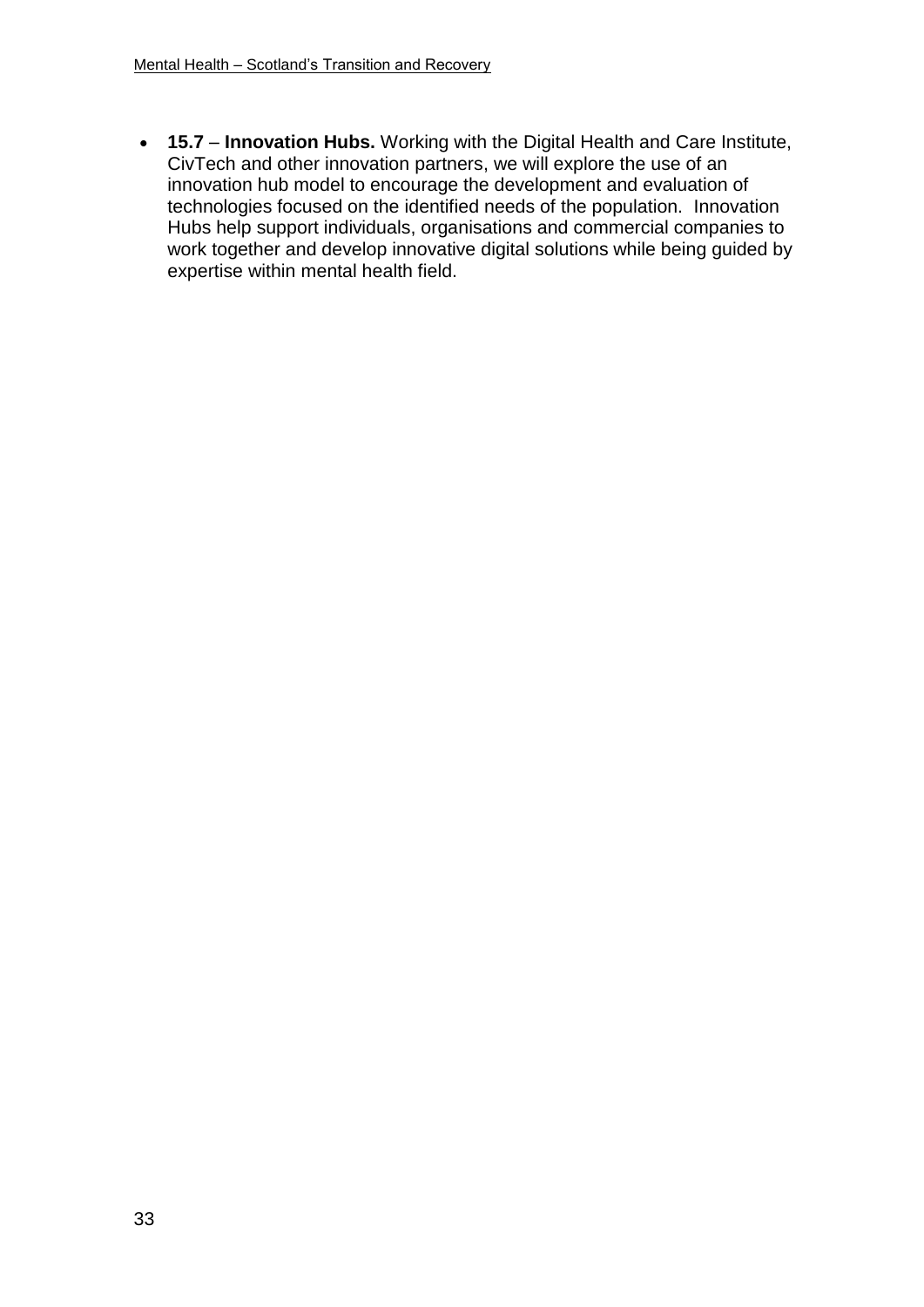# **16. Mental Health Services**

We will respond to Covid-19 with a focus on renewing Scotland's approach to the delivery of mental health services. These services span the NHS, Health and Social Care Partnerships, Local Authorities, and the Third Sector, and range across prevention, early intervention, community support and in-patient treatment. We will continue to place clinical and strategic priority upon achieving parity between and across mental and physical health. The two are symbiotic elements of overall health, and our approach must integrate the two.

During lockdown, we have supported the stability and continuity of NHS mental health services ensuring urgent and emergency services have continued where it is safe to do so. We have issued directives and principles to support this. We will continue to review these as the pandemic evolves. Additional support via NHS 24 has been developed while Boards have innovated in the use of virtual consultation and treatment.

We will support Boards to accelerate the progress that they outlined in their mobilisation plans, and to ensure that local and national service provision issues are addressed. This is a key priority in the weeks and months ahead.

The restart, recovery and renewal of mental health services is also a vitally important part of our approach. Mental Health was identified as a clinical priority for NHS remobilisation. This is essential for those who need access to urgent treatment. Looking forward, we will support NHS Boards and Integrated Joint Boards to move beyond the position at the start of the pandemic. This must lead to the delivery of a set of mental health services which are stronger and better, and which meet the evolving needs and expectations of the people of Scotland.

The health and social care workforce was fundamental to the success of the response to Covid-19. Supporting the wellbeing of the workforce and embedding the fair work agenda across the broadest range of mental health care services will be an important aspect of our renewal work.

By the end March 2021 we will be working with Boards to support the full range of services, restarting them safely with greater use of technology in order to improve service delivery options for patients. During the lockdown period we have seen new, innovative models of service delivery. We will look to see these examples of best practice, such as Mental Health Assessment Centres, embedded across NHS Boards to provide a broader range of care options to patients.

We will continue working with Boards to define service standards against modern expectations, and to ensure that there is a stronger assurance process that these are being delivered consistently. We will also continue our work with partners to improve pathways into mental health services. Throughout, we will maintain a focus on improving access to key services. We know that demand will be reshaped by the effects of the pandemic - but we will not accept that patients should have to wait for prolonged periods to receive the support and treatment they need from mental health services.

As well as NHS Services, we also recognise the crucial role of the Third Sector. The Sector has continued to tirelessly provide mental health services and support across Scotland, and it has been at the vanguard of innovation during the pandemic. This will continue to be centrally important, as will the Sector's role in the implementation and delivery of this Plan.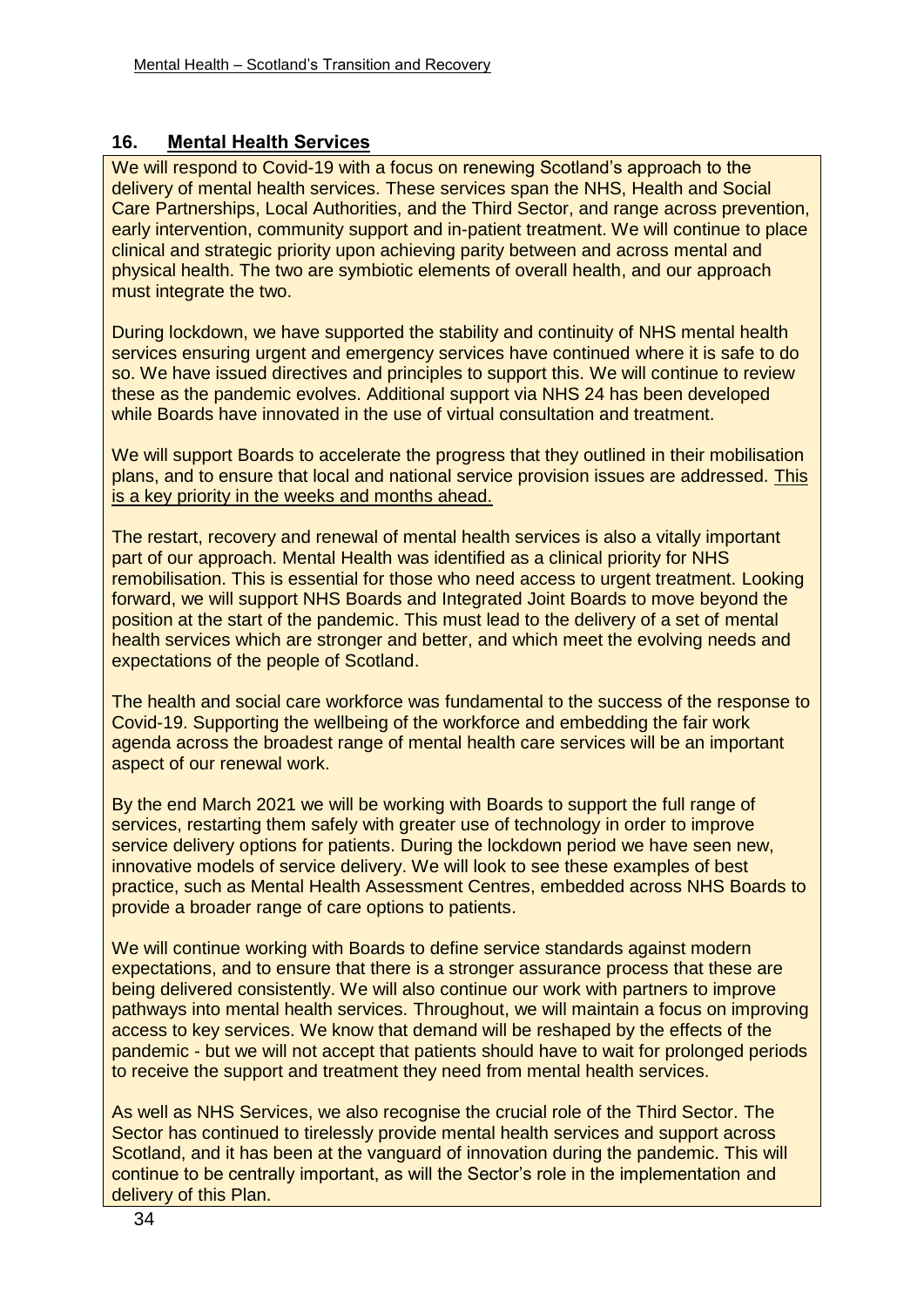- **16.1 An Immediate Focus on Services.** Scottish Government will provide a tailored programme of enhanced improvement support for individual NHS Boards, based on our assessment of their mobilisation plans, current CAMHS and Psychological Therapies performance, and feedback from our engagement with mental health leads since the start of the pandemic. This will be accompanied by a programme of national support to Boards based on key themes emerging from the remobilisation plans. The key themes are likely to include workforce, digital services, and service reform.
- **16.2 - Renewal.** We will develop a longer term renewal programme for mental health services, including CAMHS, to support the Covid-19 recovery process. This will build on the intelligence gained from boards of increasing demand for and sustainability of mental health services. It will include an assessment of future workforce needs.
- **16.3 Unscheduled Care.** We will continue to work with NHS Boards and other partners to embed, sustain, and develop the Mental Health Assessment Centres established during lockdown. These Centres provide the assessment of unscheduled mental health needs for anyone presenting in mental health crisis/distress, in a separate location to emergency departments. This work will be integrated into our broader approach to improving access to unscheduled care, and our response to distress.
- **16.4 Workforce.** We remain committed to increasing additional investment to £35 million for 800 additional mental health workers by 2021-22. This will give access to dedicated mental health professionals to all A&Es, all GP practices, every police station custody suite, and our prisons. We will work with partners to ensure this commitment supports new ways of working in these priority settings.
- **16.5 Setting High Standards.** We will support the collaborative development, implementation and assessment of quality standards for mental health services. These will build on the approach we took to develop a revised CAMHS Service Specification, which, for the first time, set a national standard of service to be received by children, young people and families who are supported by CAMHS anywhere in Scotland. Within this, we will publish a further Service Specification for children and young people who have support needs as a result of their neurodevelopmental profiles. Our Quality and Safety Board will play an important role in this programme of work.
- **16.6 Access and Quality.** Working with Healthcare Improvement Scotland and Public Health Scotland we will establish a new Performance and Quality Improvement Programme. The new Scottish Benchmarking and Quality Improvement Network will also play an important part in this. This work will seek to enhance access to and the quality of services against the new standards outlined above.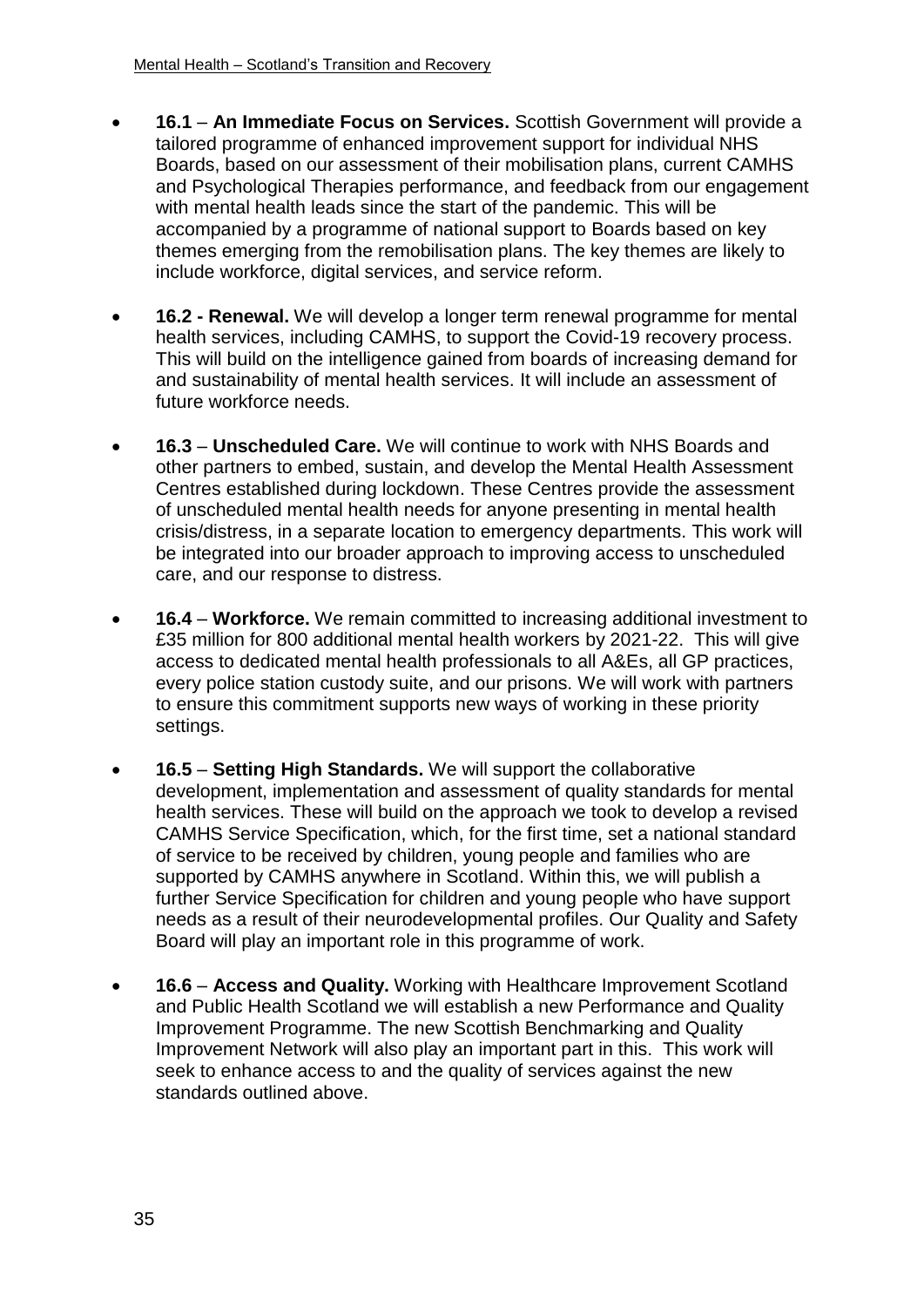- **16.7 Patient Safety.** Through the Quality and Safety Board we will review the assurance and scrutiny of mental health services across Scotland, including the powers of Healthcare Improvement Scotland and the Mental Welfare Commission, as recommended by the Independent Review of Mental Health Services in Tayside. This will seek to ensure safe delivery against the new standards outlined above.
- **16.8 Bed Availability.** We will conduct the delayed 2020 Psychiatric Inpatient and Complex Hospital Care Census as soon as practicable in 2021. This will provide us with information on bed use following Covid-19. This will ensure that we can consistently manage access to in-patient support for those who need it when they need it.
- **16.9 A Modern Understanding of Mental Illness.** We will implement and promote the use of the International Classification of Diseases 11th edition (ICD-11) from Spring 2021 across all mental health services in Scotland. This will ensure that our approach to mental health services is based on the most up to date international understanding of mental illness.
- **16.10 A Joined-up Approach.** We will work with partners to explore opportunities for integrating addiction and general mental health services where possible. This will seek to provide better co-ordination of support for people with a dual diagnosis of mental health issues and alcohol or drug addiction.
- **16.11 Clearer Pathways to Support and Treatment.** We will work with Primary Care partners to improve capacity for mental health assessment, care and support within Primary and Community Care settings. This will build on examples of good practice already implemented through the Primary Care Improvement Plan, and through our work on Action 15 of the Mental Health Strategy. This will include the interface with specialist services to ensure that people receive the right care in the right place. This will ensure that there is a clear pathway to mental health services for those who need them.
- **16.12 Early Intervention in Psychosis.** From our engagement with specialist services, we believe there has been an increase in the number of people presenting with a first episode of psychosis during the pandemic. We will restart our improvement work on Early Intervention in Psychosis. This work will consider the impact of Covid-19 and lockdown on the prevalence of psychosis in Scotland.
- **16.13 Eating Disorders.** We will carry out a national review of Eating Disorder services which will take account of the effects of the pandemic and lockdown on access to help and support.
- **16.14 Physical Health.** We will work with NHS Boards to ensure mental health support is available to those whose mental health may have been impacted by the delay in treatment of physical health services due to the Covid-19 pandemic.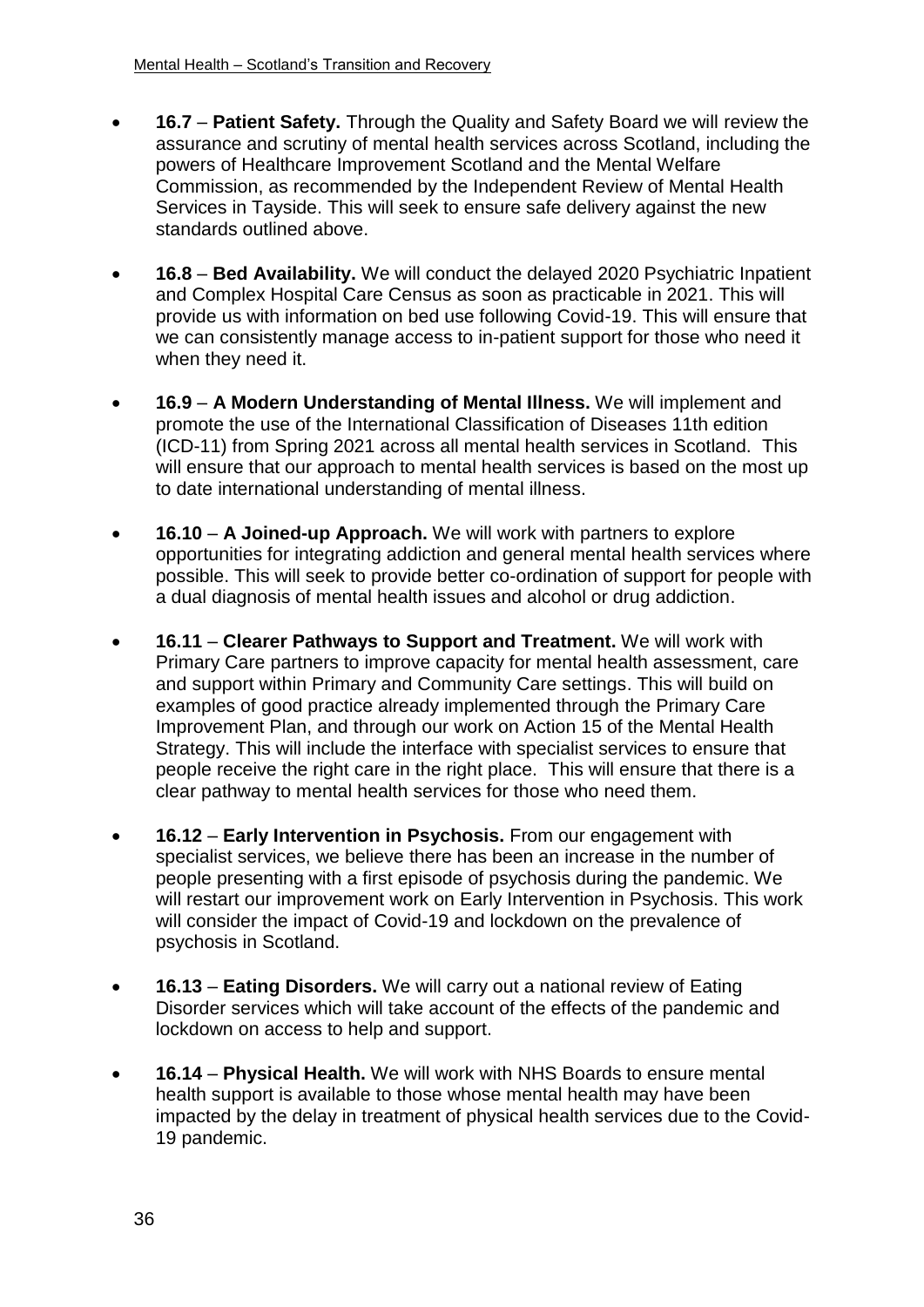- **16.15 – Delivery Role of the Third Sector.** We will ensure that third sector organisations are among our core strategic partners for the development and implementation of the actions in this Plan.
- **16.16 Strategic and Partnership Work with the Third Sector.** In light of the new challenges faced by third sector organisations, we will continue to work in partnership with the sector at a strategic and operational level to help build capacity to respond to the mental health needs in Scotland as we recover from the pandemic.

# **17. Forensic Mental Health Services**

Patients in the forensic mental health system are among the most marginalised people in our society. While some are detained in secure facilities for the safety of themselves and others, it is important that we always remember that they are patients with significant needs and rights. For those in the community, support and rights must be managed in a way which benefits patients and the wider community. While the lockdown has placed restrictions on the forensic mental health system, we look to ensure that this is an area where we move forward with a renewed focus on delivering effective and safe treatment and care. To this end, we will also support the independent review into the delivery of forensic mental health services across Scotland as it continues its work and takes forward its recommendations.

- **17.1 Changes to Practices.** The response to the Covid-19 pandemic resulted in some temporary changes to practices around the oversight of restricted patients. This has supported services and allowed the care and treatment of patients to continue during the pandemic. We will take forward the lessons from this work.
- **17.2 Secure Mental Health Services.** We will continue to support the full remobilisation of secure mental health services, including the accessibility of services, movement throughout the secure mental health estate and the discharge of patients into the community. This is being done by working with the forensic mental health stakeholder group.
- **17.3 The State Hospital.** We will continue to work with The State Hospital to support its remobilisation.
- **17.4 Criminal Justice System.** We will continue to work with partners to seek better support for those with mental ill health within the criminal justice system.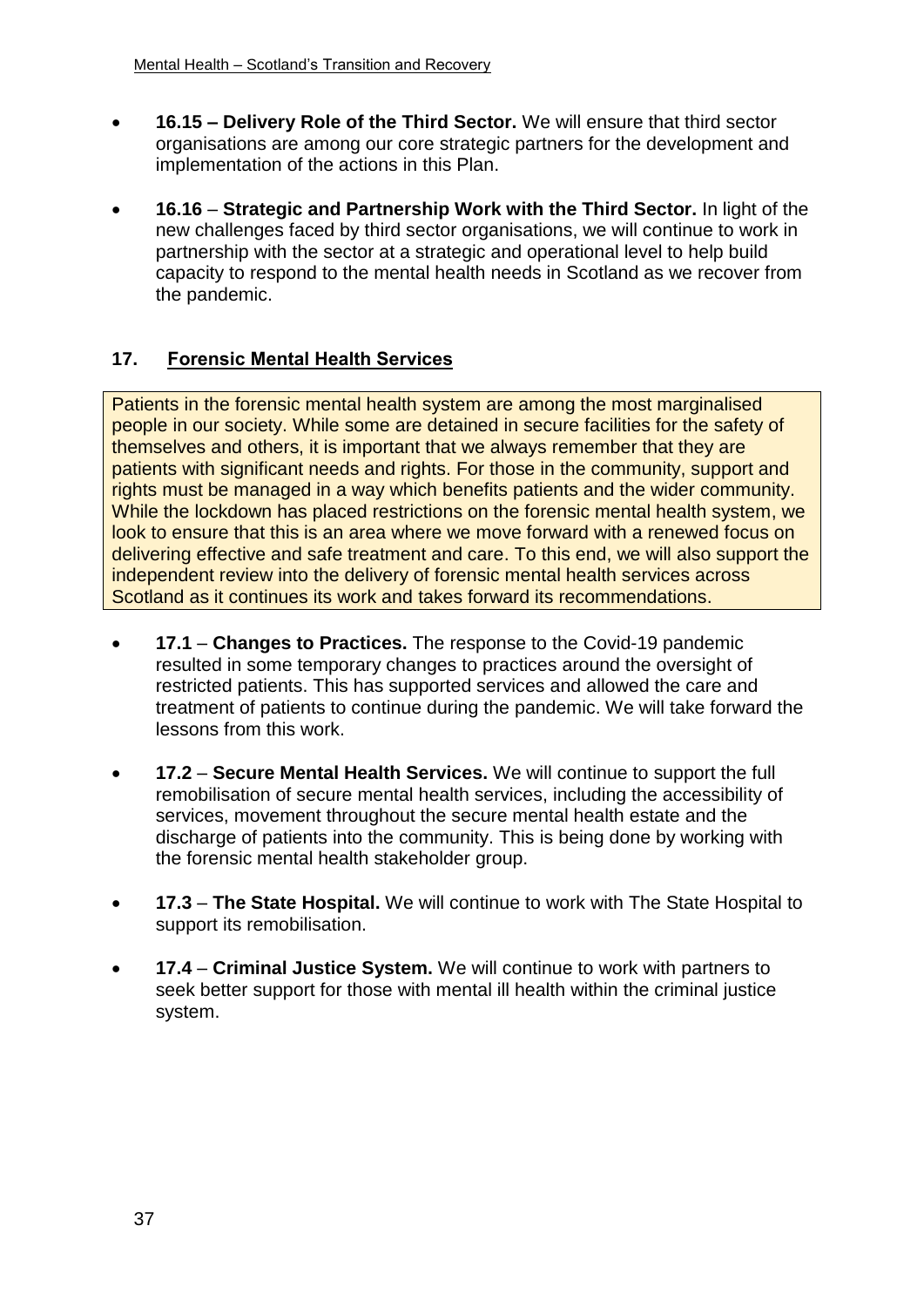#### **18. Mental Health Law**

Mental health law is about enabling and empowering people with mental illness, respecting and protecting human rights and responsibilities, assisting recovery, and supporting family and other relationships.

Scotland's main source of mental health law, the Mental Health (Care and Treatment) (Scotland) Act 2003 is a complex and comprehensive piece of legislation. Its overarching approach is to ensure that the law and practice relating to mental health should be driven by a set of principles, particularly minimum interference in individual liberty and the maximum involvement of service users in any treatment. As we are committed to doing all we can to realise the rights of persons with mental health issues the independent review of mental health legislation will continue, providing an important platform for future work in this area. The review aims to improve people's rights and protections and also remove barriers to those caring for their health and welfare. Engaging those with lived experience is a key part of this work.

The response to Covid-19 in terms of mental health legislation was to ensure that a package of emergency measures was in place to ensure that those who required care and treatment under the 2003 Act were still able to access it, even where there may be severe staff shortages within mental health services. Careful consideration was given as to how this could be achieved, to ensure these provisions are proportionate to the threat posed by the pandemic and we are clear that they would only be triggered if there was robust evidence that the pressures on the mental health system necessitated them. This was firmly aligned with our aim of maintaining safe, effective treatment and care of people with mental disorder and/or neurodevelopmental conditions throughout the period of the pandemic.

- **18.1 Emergency Legislation.** We will continue to work with key stakeholders to closely monitor and review the continued need for emergency Covid-19 legislative measures on an ongoing basis.
- **18.2 Learning Disability and Autism in the Mental Health Act Review.** We will work in conjunction with a range of policy colleagues across Scottish Government to consider the next steps for the completed Learning Disability and Autism in the Mental Health Act Review.
- **18.3 Independent Review of Mental Health and Incapacity Legislation.** We will continue to support the Independent Review of Mental Health and Incapacity Legislation, and encourage its efforts to engage widely, within current restrictions.
- **18.4 2003 Act - Code of Practice Review.** We will continue to engage with key stakeholders on the review of the Code of Practice for the 2003 Act.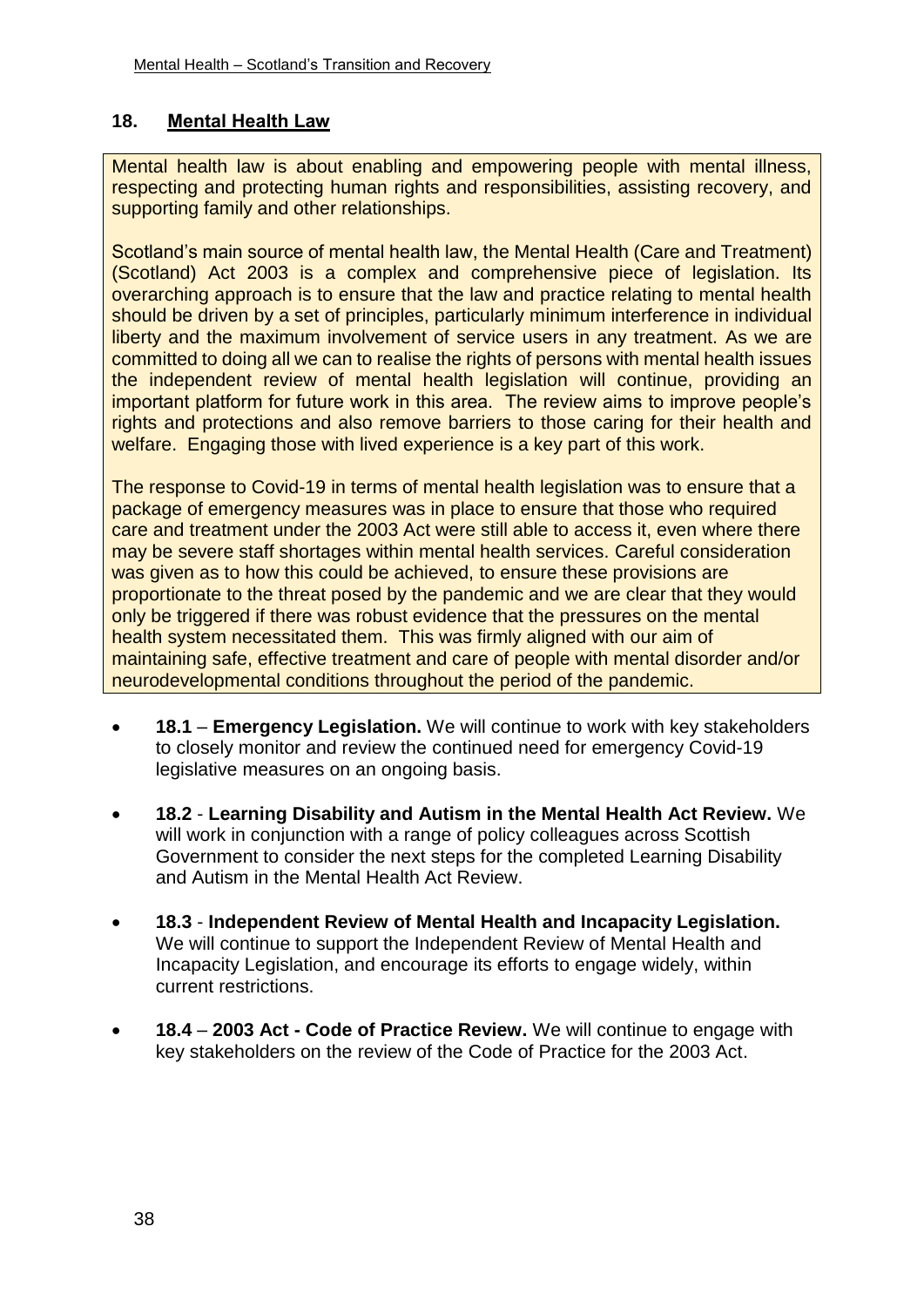# **19. Conclusion**

As we work towards transition and recovery from the Covid-19 pandemic, we need to ensure that the importance of protecting our mental health is just as widely understood as looking after our physical health. The two are fundamentally interrelated.

We know that there will be challenges in the months and indeed years ahead. That is why, in the coming phases of our response to the pandemic, mental health and wellbeing must continue to be to the fore.

This document sets out a wide-ranging approach to our mental health transition and recovery. Fulfilling the ambitions laid out in this Plan will require a collaborative and integrated approach involving a broad range of partners and stakeholders. That will include developing full implementation plans for the actions outlined above.

Some commitments are already well-developed, and can be progressed at speed. We have highlighted some of the immediate steps that we will take throughout this document. However, other deliverables will take longer to achieve. We will continue the partnership working approach we have taken during the development of this document, ensuring that our partners remain central to the delivery of each action. That includes any decisions about how to prioritise the most urgent work.

We will also seek to connect the deliverables within this plan to other strategies and actions set being taken forward across Scotland's wider Covid-19 response. Some of the key links include the Fair Work First policy, the Fairer Scotland Action Plan, the Perinatal and Infant Mental Health Programme Board, the Suicide Prevention Action Plan, and many others.

There is also the context of a number of other commitments which are specifically focused on mental health. These include the Mental Health Strategy, the commitments made in the Scottish Government's Programmes for Government, the reports by the independent Care Review, and the remobilisation planning that has been led by NHS Boards. There are also the plans and strategies of Scotland's third sector, who work to support those with mental health conditions every day.

We want to be ambitious. Ultimately, we must ensure that everyone in Scotland is supported to achieve and maintain good mental health. We also want the right help and support to be available whenever it is needed. That includes specialist services for when mental illness does occur.

The Scottish Government would like to thank all of our partners and the organisations that have contributed to this Plan. We look forward to working together as we face, and respond to, the further challenges that lie ahead.